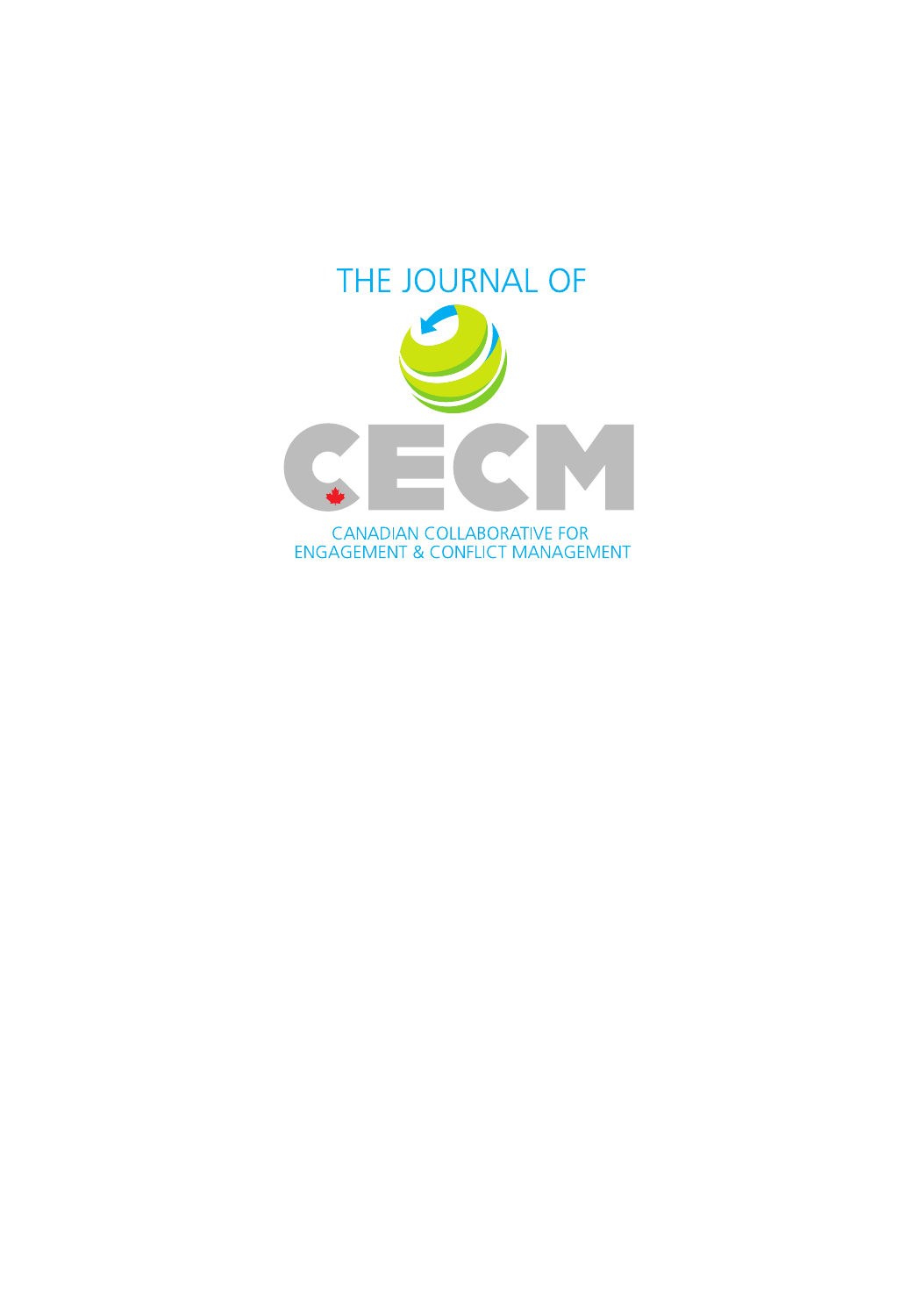Volume 1 (August 2020 – July 2021)

# **CONTEMPORARY CONSIDERATIONS OF DECISION MAKER BIAS**

Marc Bhalla LL.M. (DR), C.Med, Q.Arb, MCIArb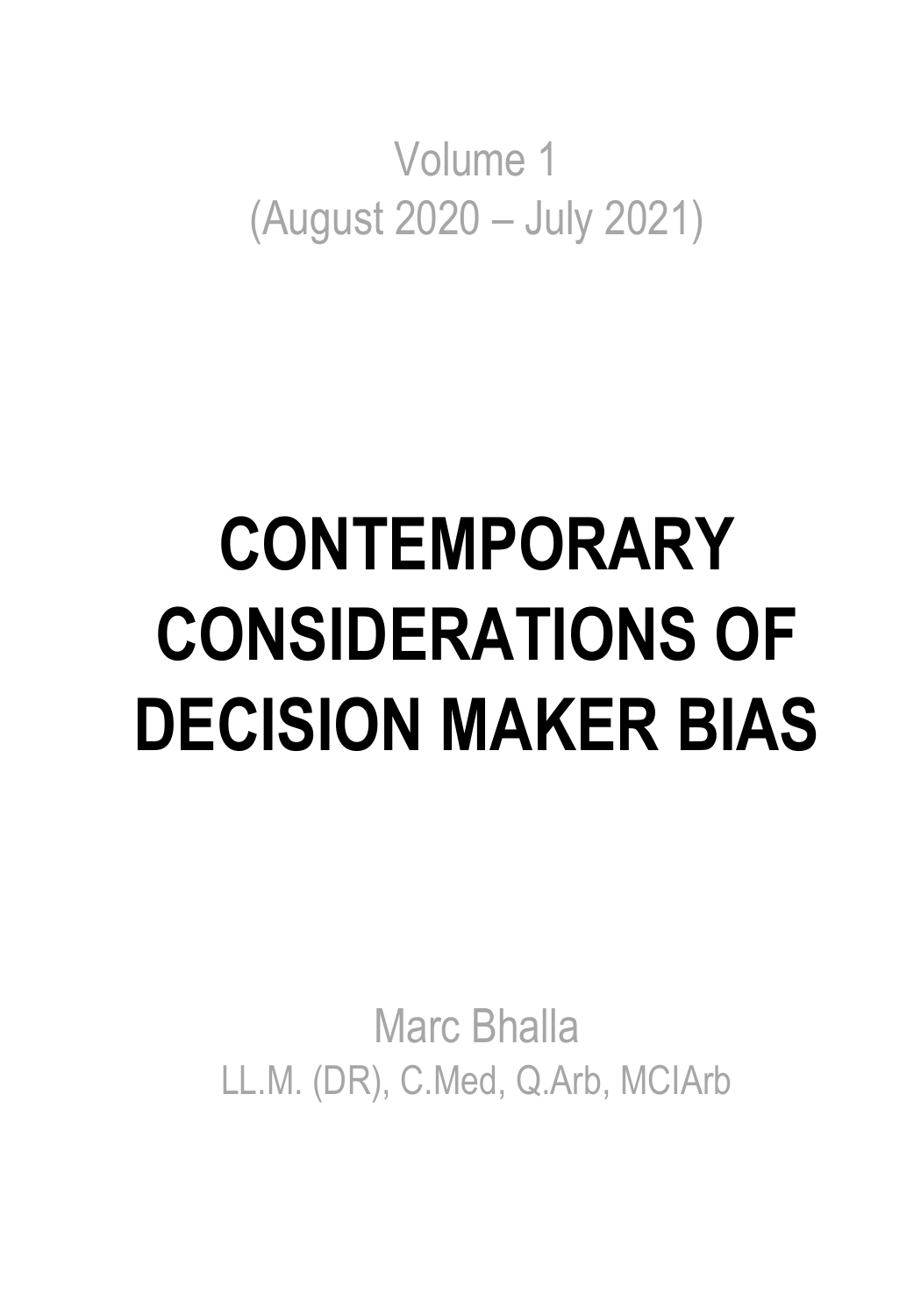Volume 1: 2020-2021

Shadow of the Law Publications

Copyright © 2021 by Canadian Collaborative for Engagement & Conflict Management Inc.

Volume One

All rights reserved, including surrounding reproduction in whole or in part and in any form whatsoever.

Made in Canada

#### ISBN 978-0-9958842-2-9 (ebook)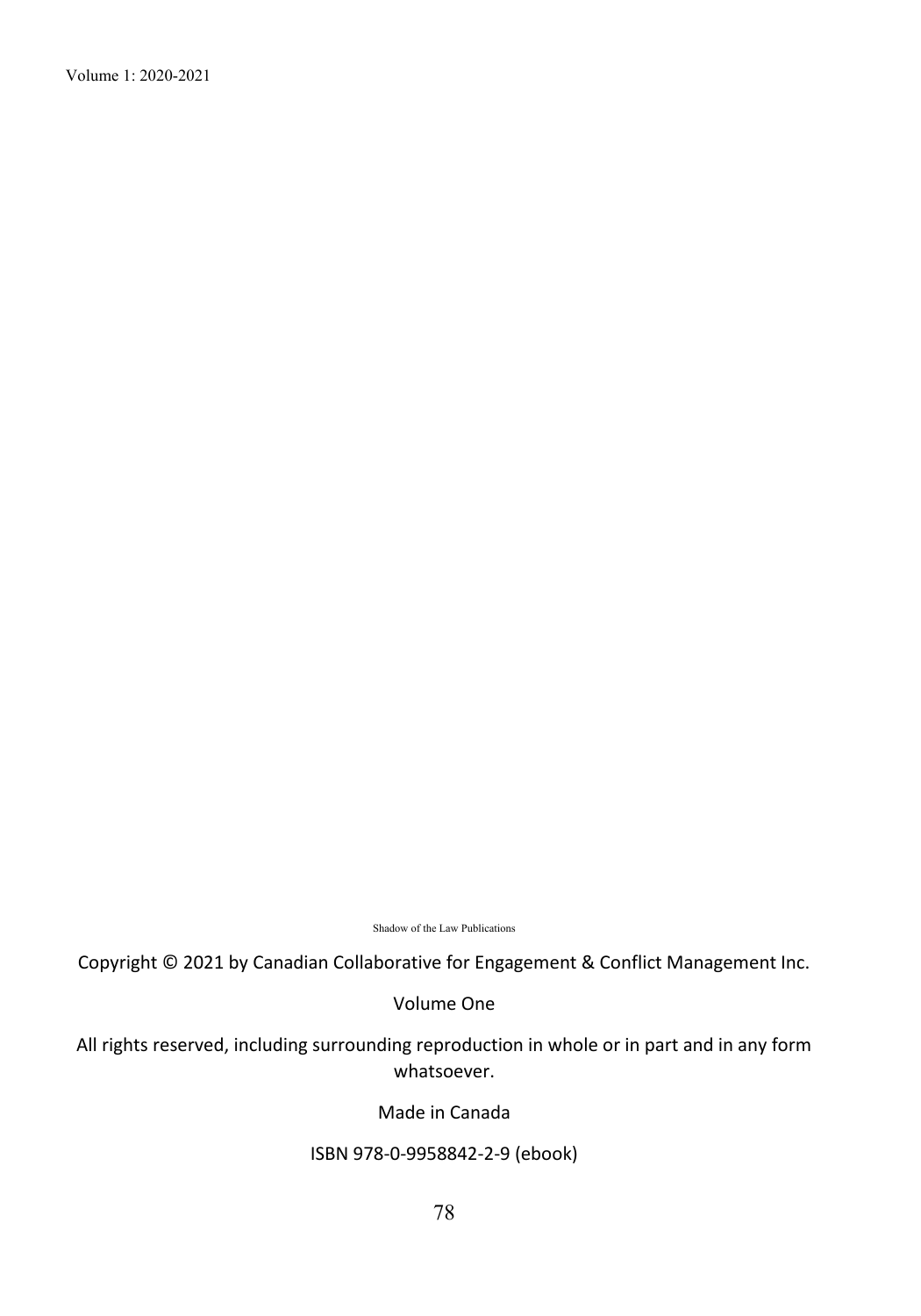## **Contents**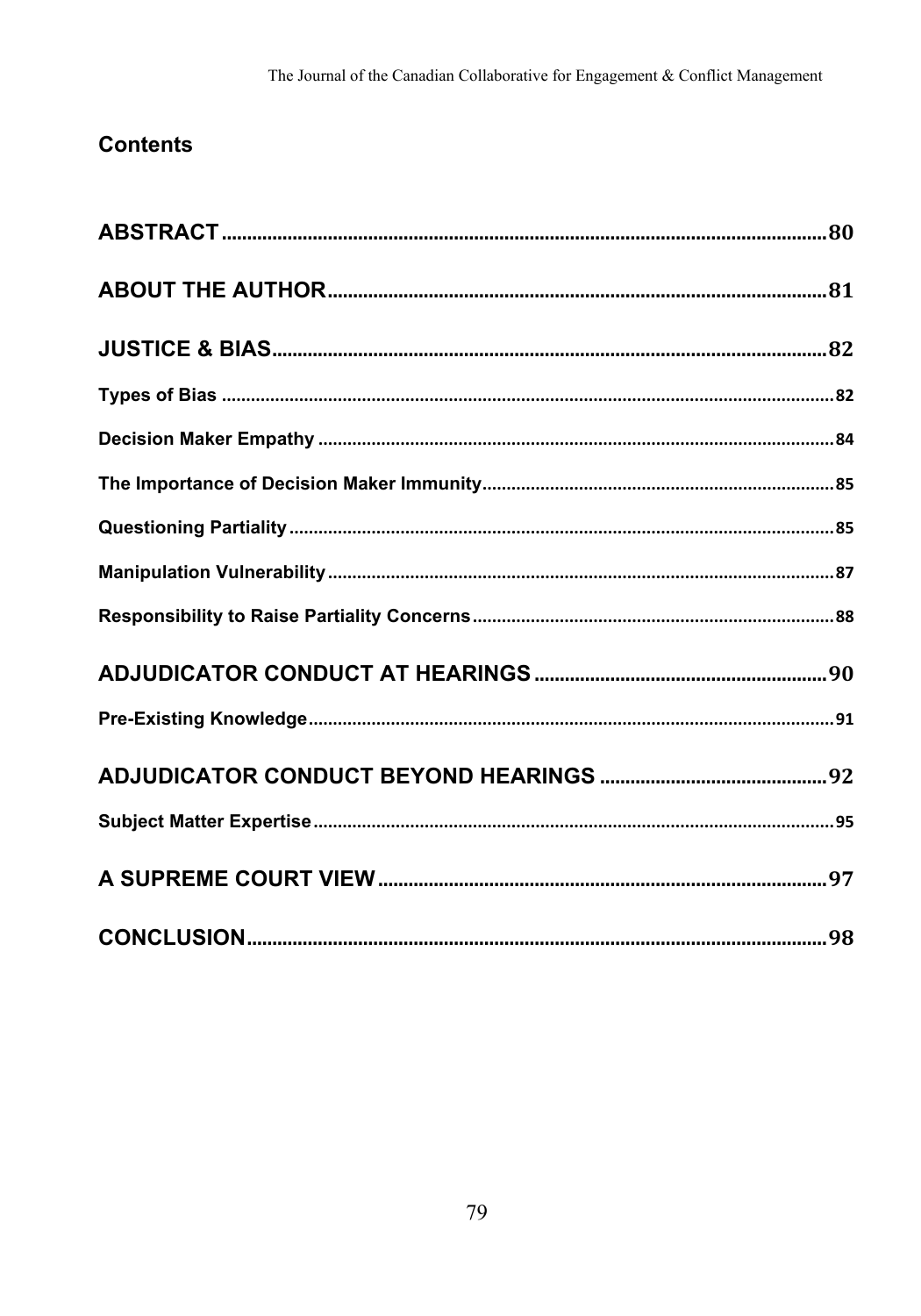## **ABSTRACT**

For public justice system adjudicators and private practice arbitrators alike, there is more to do than deliver justice. They must be seen to do so, free from bias or undue influence.

This does not mean that decision makers cannot have their own thoughts or views. In fact, experience in and understanding of the subject matter of a conflict is often seen as qualifying an adjudicator to determine the outcome of a dispute.

This also does not mean that decision makers cannot have their own lives. There is good reason for adjudicators to have social media connections and relationships beyond their role of determining the outcome of a matter.

From a lawyer appearing before a decision maker on video with a cat filter applied to their appearance to a judge's criticism going viral on social media, the line for decision makers to walk to be seen as impartial is far from clear in this day and age. Does a reasonable apprehension of bias exist if opposing counsel follows the adjudicator on Twitter? How about if the decision maker and a party before them jointly spoke on a panel at a conference streamed to a limitless audience? Would discouraging adjudicators from writing articles and otherwise expressing opinions mean that they do not have them?

Public perceptions are increasingly difficult to control in view of the reach of social media and the unpredictability of the Internet in this day and age. This paper contemplates key considerations from both a private and public dispute resolution lens, with the view of upholding the integrity of just and fair outcomes.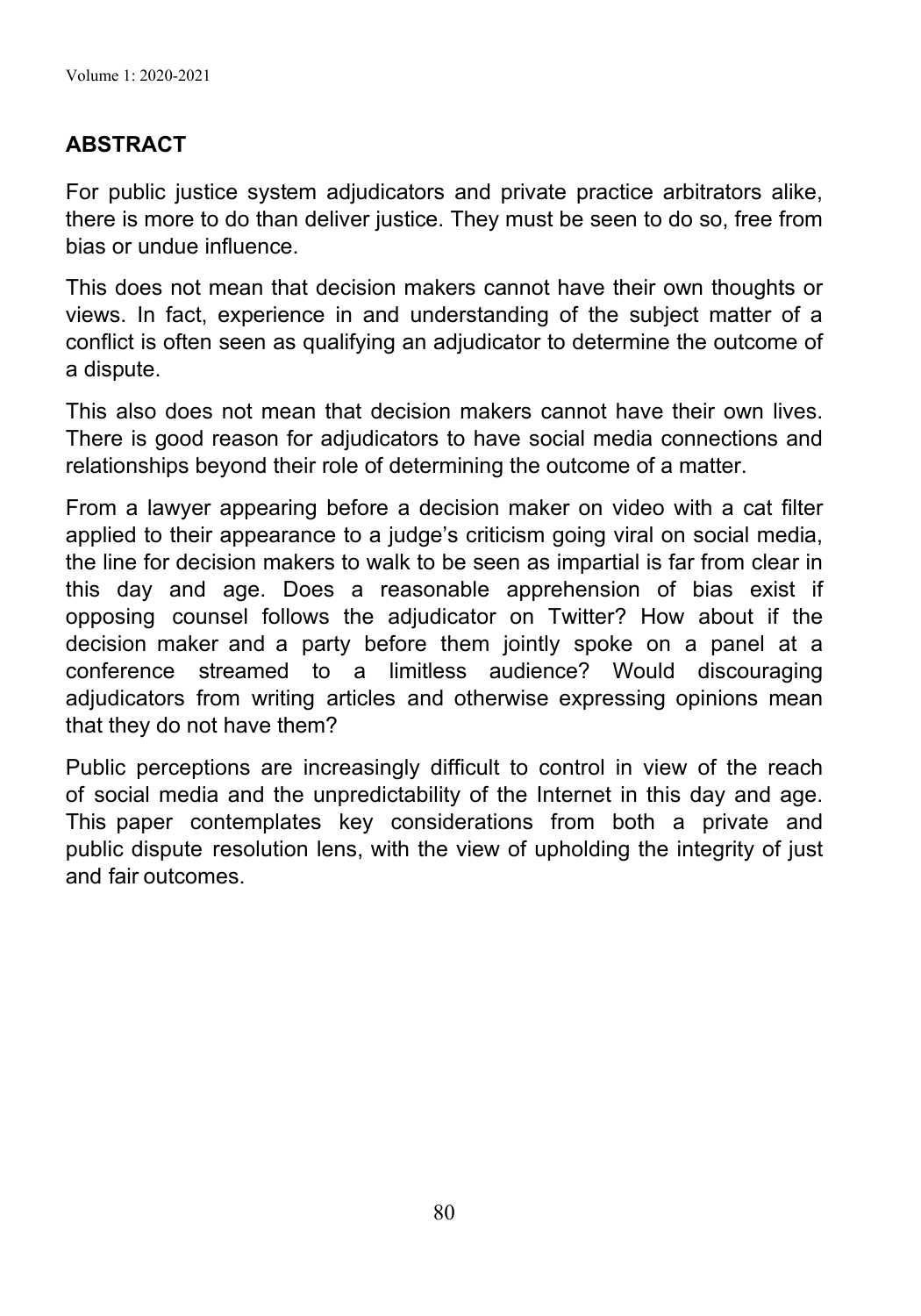# **ABOUT THE AUTHOR**

Marc Bhalla, LL.M. (DR), C.Med, Q.Arb, MCIArb (he/him) [biracial] is a mediator, arbitrator and lecturer based in Toronto, who practices online. He has been involved in dispute resolution professionally for almost two decades.

Marc earned a Master of Laws in Dispute Resolution from Osgoode Hall Law School. He has an Executive Certificate in Conflict Management from the University of Windsor's Faculty of Law, an E-Commerce Certificate from New York University and an honour's undergraduate degree from the University of Toronto's prestigious Trinity College.

Marc holds the Chartered Mediator designation of the ADR Institute of Canada, along with domestic and international arbitrator designations.

Marc has presented from coast-to-coast on a variety of conflict management issues. He has had over 100 articles published, including academic journal contributions to the McGill Journal of Dispute Resolution, the Journal of Arbitration and Mediation, the Canadian Arbitration and Mediation Journal and this publication. His book, *The Art of Role Play in Dispute Resolution Training*, was released last year.

Marc guest lectures at the Faculty of Law at Queen's University and Osgoode Hall Law School. He serves on the faculty of the Canadian Collaborative for Engagement & Conflict Management, where he teaches online dispute resolution and arbitration. Marc is also accredited as a trainer by the ADR Institute of Canada and the Law Society of Ontario.

In 2020, Marc was presented with a STAR Award by the ADR Institute of Ontario for his leadership, dedication and contribution to the dispute resolution field.

For more about Marc, please visit 456dr.ca.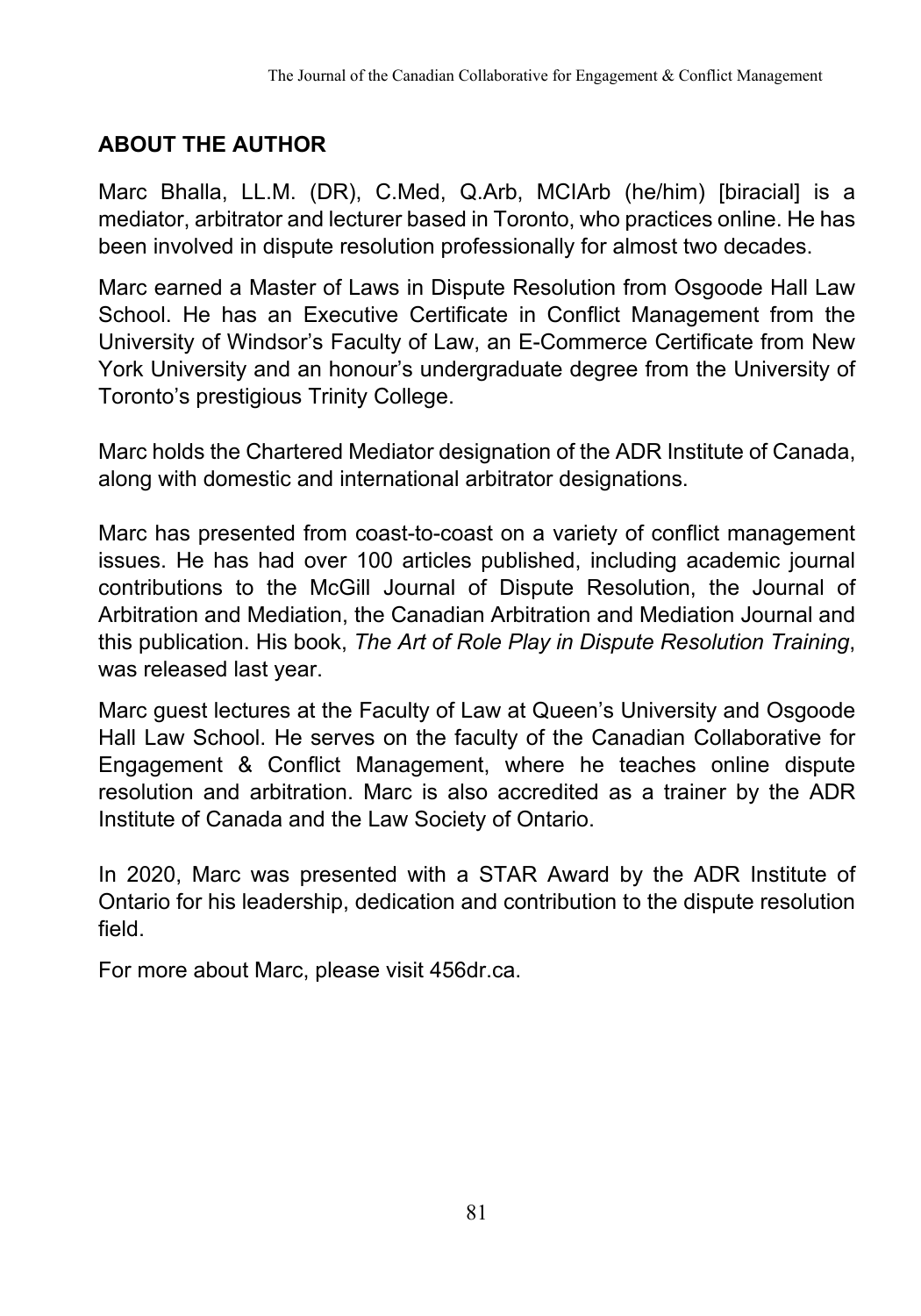## **JUSTICE & BIAS**

*For the due administration of justice, the foundational principles are that justice must be done substantively and procedurally and justice must also be seen to be done.1*

Consideration of decision maker bias is complex. Actual bias is difficult to prove and perceptions of what constitutes bias depends on who is forming them. Advantages of involving adjudicators with subject matter expertise come with risks of perceptions they may pre-judge cases similar to those they have assessed in the past. How an adjudicator conducts themself can influence impressions and this extends beyond their conduct in a hearing. Perceptions of bias can be formed from social media activity, the company an adjudicator keeps and situations beyond their control. To provide a fair experience for all who come before them, decision makers must be aware of their actions and the role they have in the formation of views about justice and fairness.<sup>2</sup>

Historic cases such as *R. v Steele3, Shrager v Basil Dighton Ltd.4* and *The King v Sussex Justices, ex parte McCarthy5* established that justice must not only be delivered but be seen to have been delivered. Justice Paul Perell explains that "[b]ias is a predisposition to decide in a particular way that closes the judicial mind to being persuaded."6 It is not appropriate for adjudicators to be influenced by predispositions; decision makers must be open to persuasion. At the same time, it is not appropriate for decision makers to be easily removed or left vulnerable to false accusations. A delicate balance must be struck for the sake of integrity and procedural fairness.

## *Types of Bias*

There is a difference between actual and apprehended bias. Jesse Cooper states that a decision maker's mental attitude must be examined to prove actual bias. <sup>7</sup> Apprehended bias does not focus upon the decision maker's mental

 $1$  Paul M. Perell, "The Disqualification of Judges and Judgments on the Grounds of Bias or the Reasonable Apprehension of Bias" (2004) 29 Advoc. Q. 102 at 104. [*Perell*].

 $2$  This paper will speak to decision makers involved in the public justice system and private dispute resolution.

<sup>3</sup> [1895] 26 OR 540 (HCJ) at 28.

<sup>4</sup> [1924] 1 KB 274 at 284.

<sup>5</sup> [1924] 1 KB 256 at 259.

<sup>6</sup> *Perell*, *supra* note 1 at 105.

 $7$  Jesse J. Cooper, "Administrative Bias: An Update" (1977) 82 Dick. L. Rev. 671 at 673. [*Cooper*].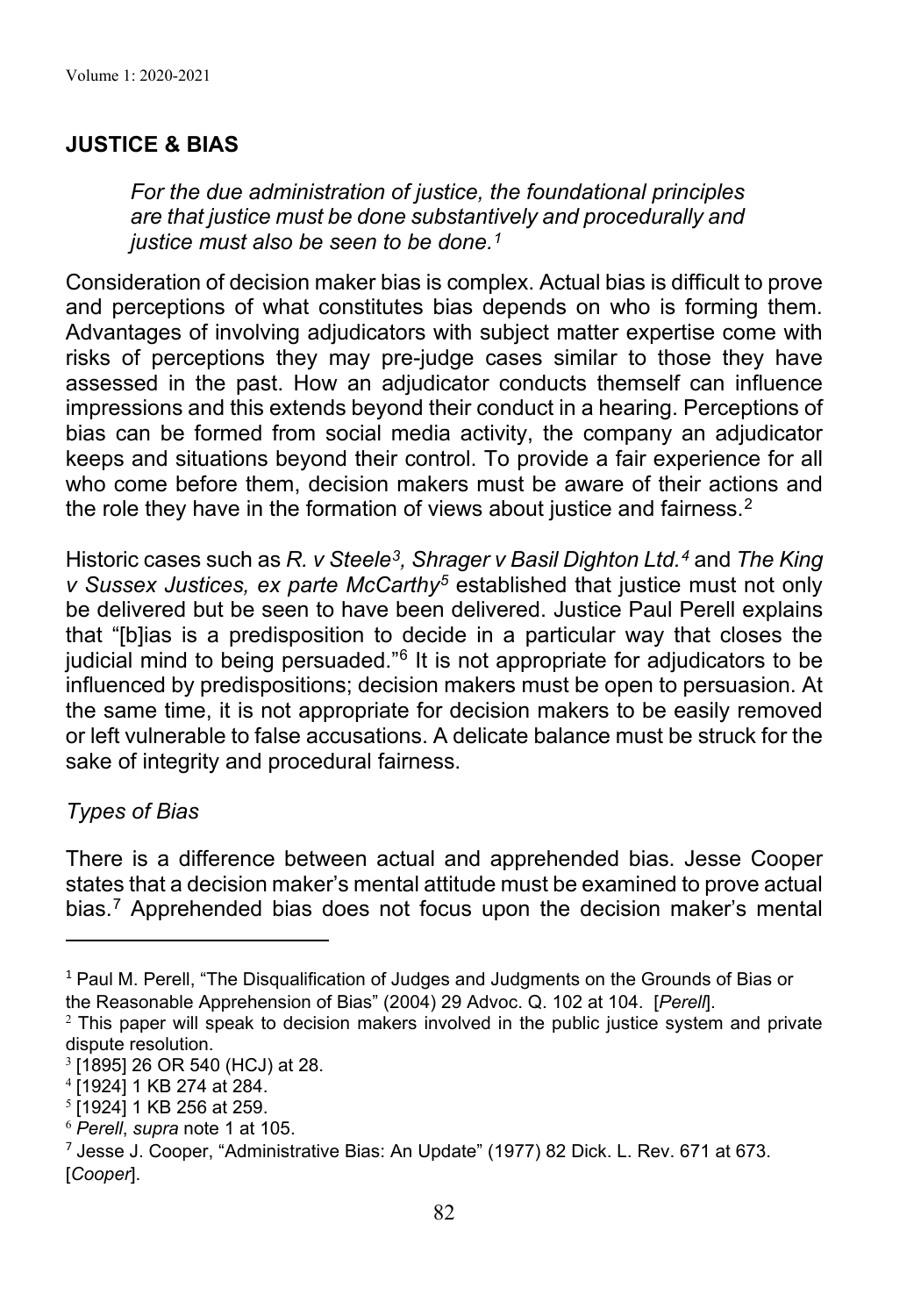state but instead the perceptions that may reasonably be formed in the circumstance.8 Concerns include the adjudicator having an interest in the decision, a pre-existing relationship with a party that would affect decisionmaking, an outcome pre-determined or external pressures (such as political pressures) to decide a case in a particular way.9

There is potential for a biased adjudicator to not even be aware that they are biased.<sup>10</sup> They may unknowingly make mental shortcuts that are unfair. Gregory Cusimano finds that assumptions made through mental shortcuts are often incorrect and concurs that everyone possesses unconscious bias to some extent.<sup>11</sup> Forms of unconscious bias include confirmation basis (where more consideration is given to confirming existing beliefs than what contradicts them), attribution and affinity bias (the decision maker being favourable to those people and concepts similar to them and their own) and availability bias (embracing what is most immediately familiar).<sup>12</sup> To address this, adjudicators must reflect upon how they come to decisions. $^{13}$  In promoting the concept of a bias-free justice system, Michael Franck suggests that awareness alone can help decision makers correct their conduct when certain behaviours risk being, or appearing to be, biased.14

A related concern surrounds how a party or their representative experiences the hearing. When a dispute resolution process takes place online, the role of technological literacy can be a factor. An example is the viral incident where a lawyer appeared on video before a judge with a cat filter applied to their appearance. Struggling to remove the filter, the lawyer assured the decision maker that they were not, in fact, a cat. <sup>15</sup> Consider the quality of an Internet connection and how comfort with technology may impact how one presents themselves. Bruce Mann suggests that the technologically unsophisticated user is disadvantaged and expressed concern that wealthy disputants may

<sup>&</sup>lt;sup>8</sup> Matthew Groves, "The Rule against Bias" (2009) 39 Hong Kong L.J. 485 at 494. [*Groves*].<br><sup>9</sup> *Cooper, supra* note 7 at 674-686.

<sup>10</sup> Kathleen Nalty, "Strategies for Confronting Unconscious Bias" (2016) 45 Colo. Law. 45 at 45. [*Nalty*].

<sup>&</sup>lt;sup>11</sup> Gregory S. Cusimano, "Implicit Unconscious Bias" (2018) 79 Ala. Law. 418 at 420.

<sup>12</sup> *Nalty, supra* note 10 a 45-46.

<sup>13</sup> *Ibid* at 47.

<sup>&</sup>lt;sup>14</sup> Michael Franck, "Toward a Bias-Free Justice System" (1990) 69 Mich. B.J. 366 at 366.

<sup>15</sup> Christina Zdanowicz, "Lawyer tells judge 'I'm not a cat' after a Zoom filter mishap in virtual court hearing" CNN (February 10, 2021), online: <https://www.cnn.com/2021/02/09/us/catfilter-lawyer-zoom-court-trnd/index.html> [perma.cc/95P9-HJTW].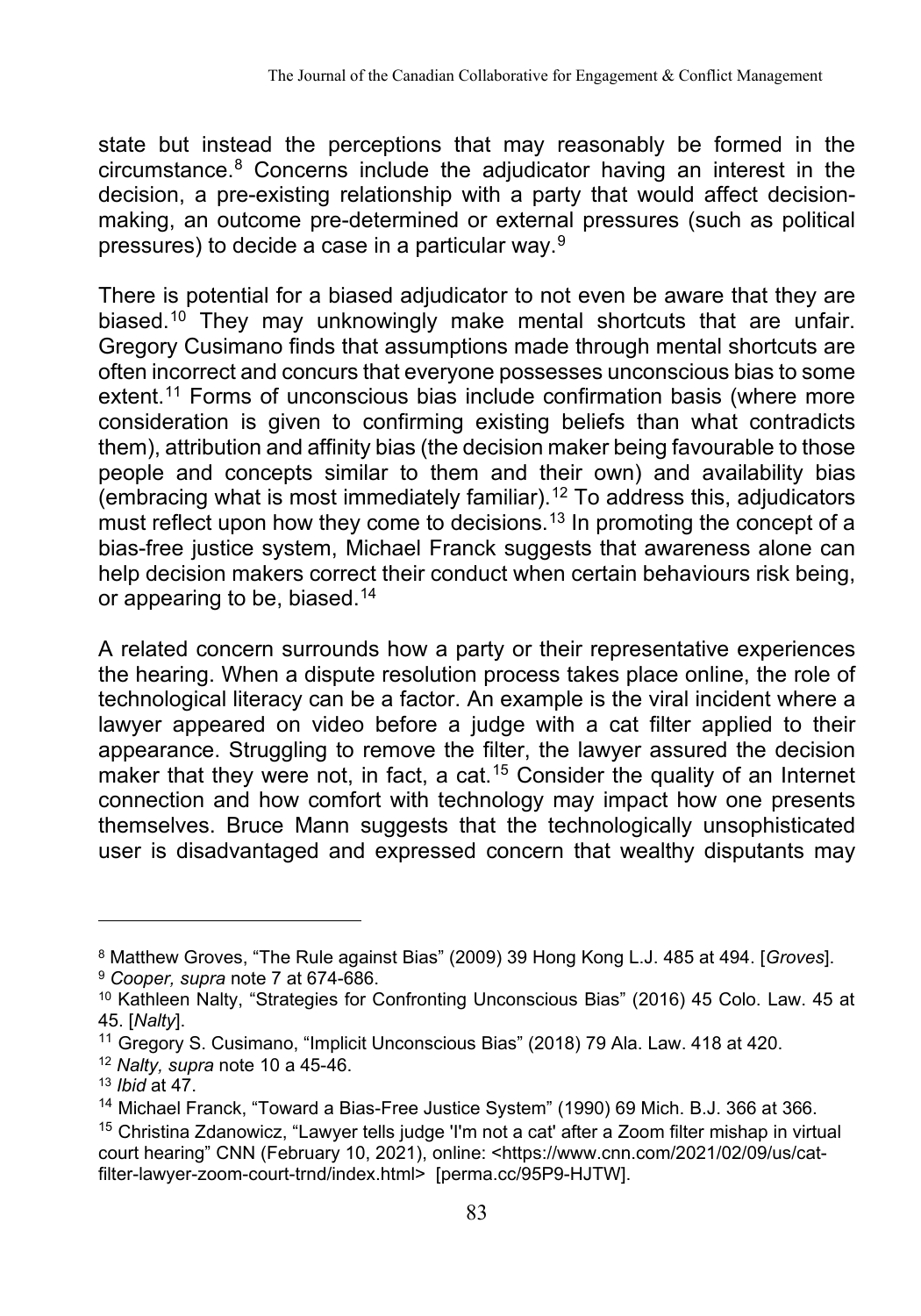have advantages online.<sup>16</sup> Tools like virtual backgrounds and platform options with minimal equipment requirements can assist in levelling the playing field. Yet, it is incumbent upon decision makers to be aware of the various ways in which their decision making might be influenced and manage this appropriately.

#### *Decision Maker Empathy*

A significant aspect of bias surrounds the decision maker's ability to empathize with those who come before them. The Right Honourable Lord Justice Robin Jacob believes that judges must have an understanding of the world to be seen to deliver justice.<sup>17</sup> He stated that, "from the point of view of public acceptance of what we do, we must seem to be in touch."18 An example of this is evident in the decision rendered by Justice Molloy in *R. v. John Doe, 2021 ONSC 1258*, wherein the adjudicator expressed understanding of and connection to those impacted by the case. 19

Lord Jacob references the legendary tale of a judge in the 1960s unfamiliar with The Beatles to criticize decision makers viewed as out of touch. $^{20}$ Relatable, actual experience is needed for adjudicators to empathize with all who come before them.<sup>21</sup> As he surpassed records of The Beatles, a contemporary application of this notion considers an adjudicator's familiarity with Drake. <sup>22</sup> Nevertheless, decision makers may be viewed as biased if they cannot relate to those they interact with.

<sup>16</sup> Bruce L. Mann, "Smoothing Some Wrinkles in Online Dispute Resolution" (2009) 17 Int'l J. L. & Info. Tech. 83, 112 at 85.

<sup>&</sup>lt;sup>17</sup> Robin Jacob, "Knowledge of the World and the Act of Judging" (2014) Osgoode Review of Law and Policy 2.1 22-28 at 22. [*Jacob*].

<sup>18</sup> *Jacob, supra* note 17 at 25.

<sup>19</sup> R. v. Minassian, 2021 ONSC 1258.

<sup>20</sup> *Jacob, supra* note 17 at 24. Adjudicators should possess knowledge of the world.

<sup>21</sup> *Ibid* at 28 [emphasis added]. Jacob uses the term "judgitis" to describe an adjudicator's power going to their head. It is difficult for a decision maker to empathize with and relate to those before them if they view themselves as superior or above those they, in truth, serve.  $22$  Lisa Respers France, "Drake breaks Beatles historic record", CNN, July 10, 2018, online: <https://www.cnn.com/2018/07/10/entertainment/drake-beatles-record/index.html> [https://perma.cc/CD45-K5VL], Hugh McIntyre, "Drake Passes The Beatles For The Second-Most Top 10 Hits In History," Forbes, June 26, 2019, online:

<sup>&</sup>lt;https://www.forbes.com/sites/hughmcintyre/2019/06/26/drake-passes-the-beatles-for-thesecond-most-top-10-hits-in-history/?sh=2782765d7795> [https://perma.cc/3AN3-27AW], Mark Savage, "Drake overtakes Madonna and The Beatles to break US Billboard chart record," BBC News, July 28, 2020, online: <https://www.bbc.com/news/entertainment-arts-53565332> [https://perma.cc/6WZP-4CUH].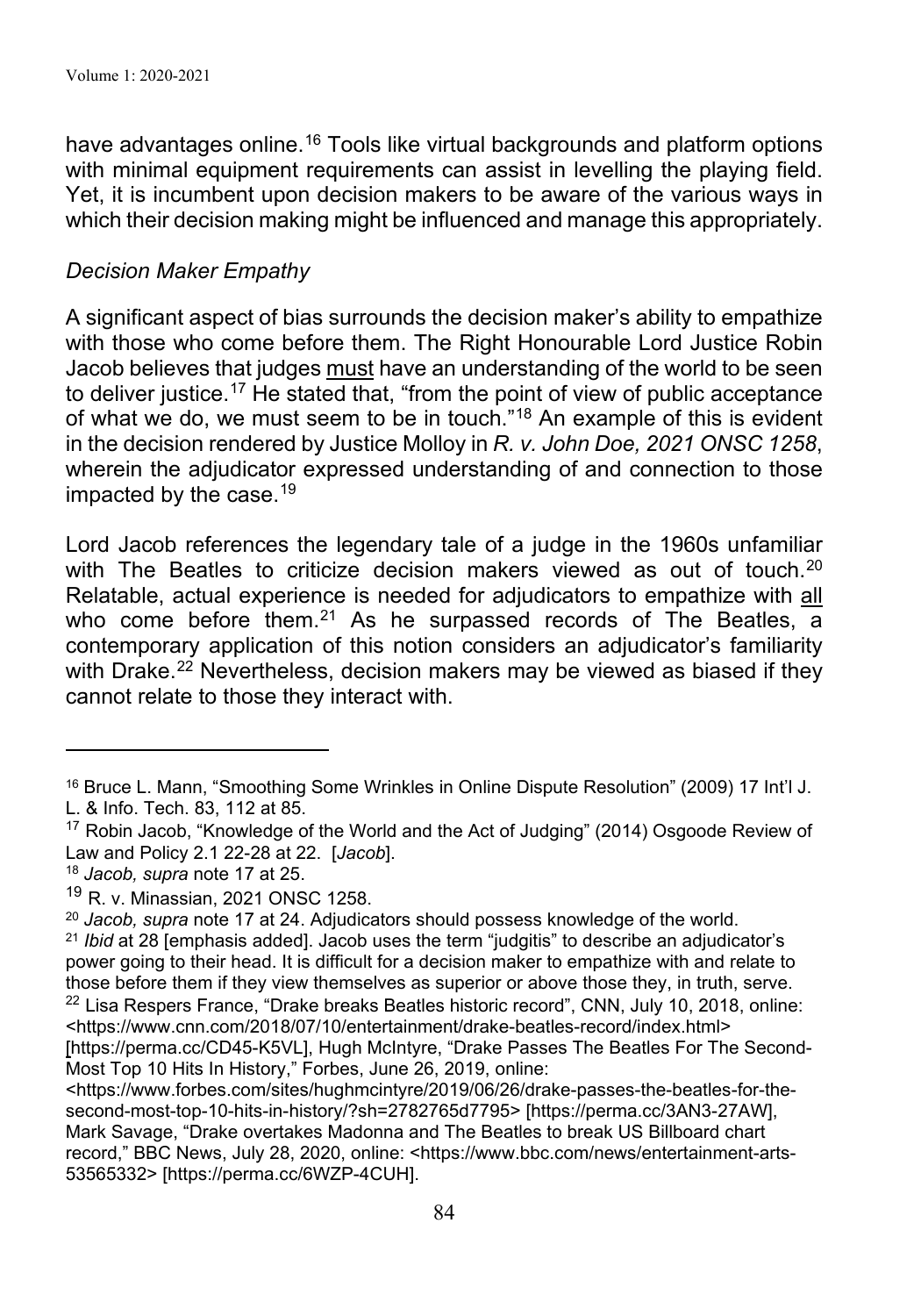## *The Importance of Decision Maker Immunity*

Judicial immunity prevents adjudicators from facing civil damages for being found to be biased.23,24,25 Former Justice of the Supreme Court of the United Kingdom, Lord Dyson, delivered a lecture in March 2018 at the Worshipful Company of Arbitrators in London, England about the appropriate limits of a private dispute resolution arbitrator's immunity.26 He stated: "So far as I am aware, judges enjoy absolute immunity for any acts or omissions in the exercise of their judicial functions however egregious they may be."27 Irrespective of jurisdiction, office or whether the adjudicator has a duty to the state or private parties, Lord Dyson suggested that immunity is important to support adjudicator impartiality. 28

Introducing further consequences for decision makers found to be biased risks encouraging them to be biased. If there were risk of liability on the part of the adjudicator, they might be inclined to decide cases in a manner they feel lessens their prospective exposure to such. For example, consideration might be given to the wealth of parties and their likelihood of pursuing a claim against the decision maker to unduly influence deliberations. There is good reason to limit the consequences of the prospect of a finding of bias against decision makers. To many adjudicators, reputational damage is the harshest penalty of all in any event.

## *Questioning Partiality*

*[W]hat would an informed person, viewing the matter realistically and practically, and having thought the matter through, conclude? Would the person think that it is more likely than not that the decision maker, whether consciously or unconsciously, would decide fairly?29*

 $^{23}$  Jessica A. Clarke, "Explicit Bias" (2018) 113 Nw. U. L. Rev. 505 at 511, 514 & 516.

<sup>24</sup> *Cooper, supra* note *7* at 686-688.

 $25$  J.M.G. Sweeney, "Lord O'Brien's Doctrine of Bias" (1972) 7 Irish Jurist (N.S.) 17 at 24.  $26$  Full analysis of the extent to which an arbitrator should have judge-like immunity is beyond the scope of this paper.

<sup>&</sup>lt;sup>27</sup> Right Honourable Lord Dyson, "The Proper Limits of Arbitrators' Immunity" (2018), 84 Arbitration, Issue 3 at 196.

<sup>28</sup> *Ibid*.

<sup>29</sup> *Hunt v The Owners, Strata Plan LMS 2556*, 2018 BCCA 159 (CanLII) at 83, referencing *Committee for Justice and Liberty v. National Energy Board*, [1978] 1 SCR 369.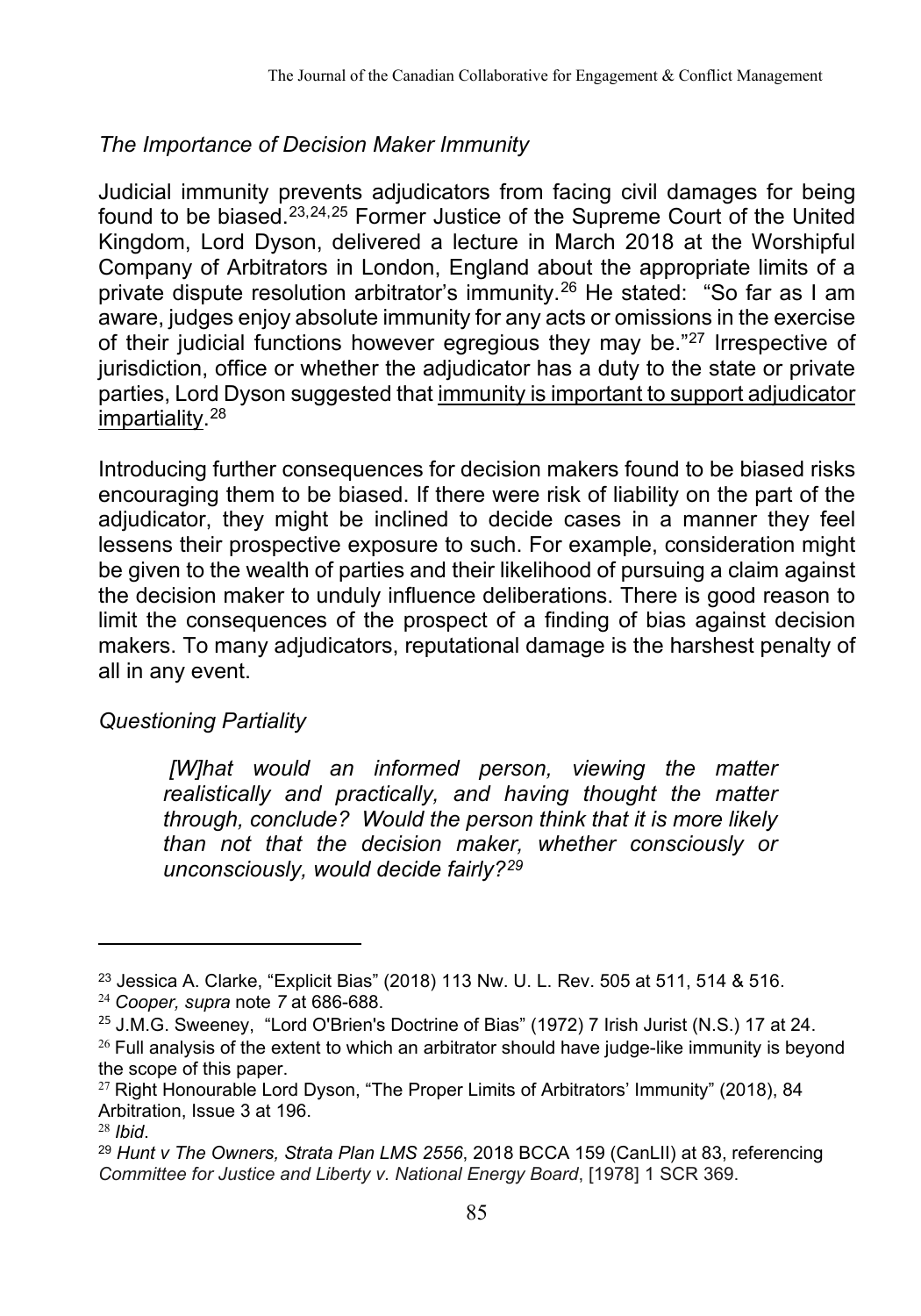Perhaps the most important check and balance in maintaining adjudicator impartiality is having a clear way to test it. The test does not require actual bias to be found. 30,31 Established by the Supreme Court of Canada in *Committee for Justice & Liberty v Canada (National Energy Board) et al.,<sup>32</sup> the test "is not* what the court itself thinks, but the court's assessment of how a reasonable person would view the situation."33 The focus is on the impression others would form.34

For the test to be applied, concern about bias must first be raised. While Judith K. Meierhenry suggests that "[a] judge has a duty to disqualify himself when a party could reasonably question the judge's impartiality,"35 difficulties emerge in considering what constitutes a reasonable concern and how to raise such. A lack of clear process to bring forth a bias allegation can be indicative of systemic bias; 36 yet, challenges extend beyond procedure in both public and private dispute resolution.

Consider that it is typically the adjudicator in question who will address any suggestion that they are biased. $37$  Margaret Tarkington has found that "many judges do not appreciate having their impartiality questioned."38 There is a risk that attempting to disqualify an adjudicator could be perceived by the decision maker as attacking their personal integrity.<sup>39,40</sup> Some decision makers take great offence at the suggestion that they could ever be biased.<sup>41</sup> As a result, repercussion can extend beyond the outcome of the case at hand.

<sup>30</sup> *Ibid* at 84.

<sup>31</sup> *Perell*, *supra* note 1 at 106.

<sup>32</sup> [1978] 1 SCR 369 at 394.

<sup>&</sup>lt;sup>33</sup> Geoffrey S. Lester, "Disqualifying Judges for Bias and Reasonable Apprehension of Bias: Some Problems of Practice and Procedure" (2001) 24 Advoc. Q. 326 at 332. [*Lester*]. <sup>34</sup> *Ibid* at 333-334.

<sup>35</sup> Judith K. Meierhenry, "The Due Process Right to an Unbiased Adjudicator in Administrative Proceedings" (1991) 36 S.D. L. Rev. 551 at 568. [*Meierhenry*]. I do not condone the gendered language used in the quote. Judges can identify as male, female, both or neither.

<sup>36</sup> *Lester, supra* note 33 at 336.

<sup>37</sup> *Ibid* at 338.

<sup>&</sup>lt;sup>38</sup> Margaret Tarkington, "Attorney Speech and the Right to an Impartial Adjudicator" (2011) 30 Rev. Litig. 849 at 850. [*Tarkington*].

<sup>39</sup> *Ibid* at 851.

<sup>40</sup> *Perell, supra* note 1 at 107. In addition to questioning the personal integrity of the adjudicator, an allegation of bias can be seen as challenging the integrity of the entire justice system.

<sup>41</sup> *Tarkington, supra* note 38 at 871.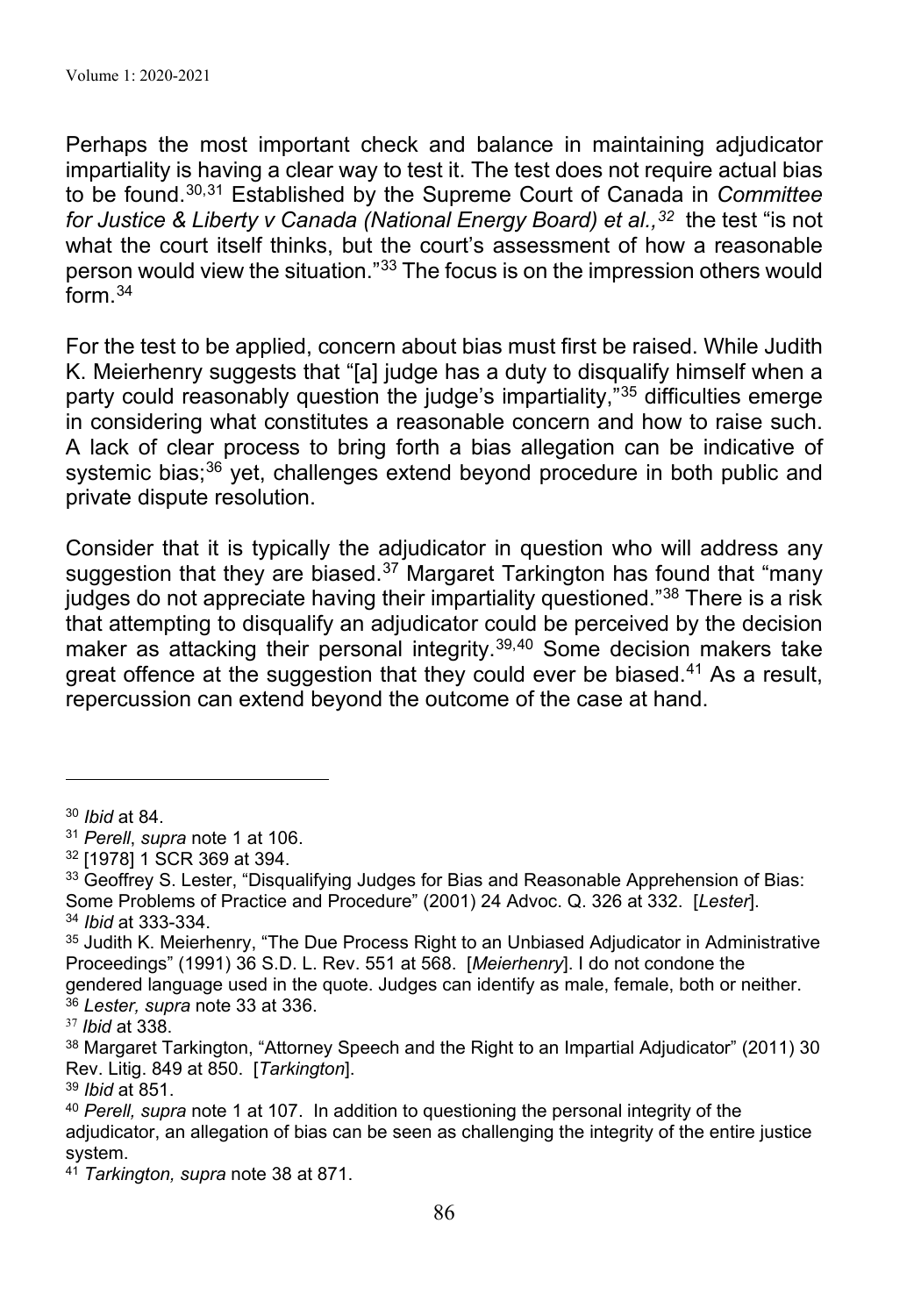While further fallout may be obvious if the representative offends an adjudicator who they may appear before again, some courts have threatened sanctions against legal representatives who claim decision maker bias. These threats might permeate with representatives across cases, jurisdictions, platforms and even adjudicators. The sentiment is that it is unreasonable to ever suggest partiality on the part of a decision maker. As a result, adjudicators "effectively insulate their own actions from… legal scrutiny and challenge."42 By punishing those who threaten their reputation, decision makers deter others from making similar objections. <sup>43</sup> This discourages raising the potential of adjudicator partiality and serves to maintain longstanding systemic bias.

Arguments discouraging challenges of decision maker neutrality suggest it is a matter of public interest. Public confidence is heightened when impartiality is not questioned.<sup>44</sup> It would be a problem if adjudicators were disqualified easily; the integrity of the public justice system could suffer if it was viewed as incapable of offering fair and clear closure.45 Similar sentiments apply to the confidence parties offer to their arbitrator in private dispute resolution.

## *Manipulation Vulnerability*

In the public justice system, parties do not select their adjudicator. An allegation of bias could be used as a tool of manipulation for adjudicator selection.46 Related concerns extend to provoking the decision maker, creating false bias perceptions and threatening an allegation of partiality. Underlying intentions also apply to private dispute resolution and include goading the adjudicator and unfairly influencing the outcome in one's favour. <sup>47</sup> The impact of and potential for such tactics must be considered and safeguarded against. It is, in part, in the interest of safeguarding against this prospect of manipulation<sup>48</sup> that Graeme Broadbent suggests decision makers "should not simply accede to every objection."49

<sup>48</sup> *Ibid* at 685. Concern that parties will be tempted to "judge shop" if not restrained and the risk such would pose to the independence of the judiciary.

<sup>42</sup> *Ibid* at 880.

<sup>43</sup> *Ibid* at 850, 863, 872 & 868.

<sup>44</sup> *Ibid* at 868-869.

<sup>45</sup> *Perell, supra* note 1 at 107.

<sup>46</sup> *Ibid* at 107-108.

 $47$  Michael J. Lefow, "Judicial Disqualification for Bias or Prejudice" (1993) 72 Mich. B.J. 684 at 685, 687.

<sup>49</sup> Graeme Broadbent, "Judicial Bias" (2000) 34 Law Tchr. 335 at 340. [*Broadbent*].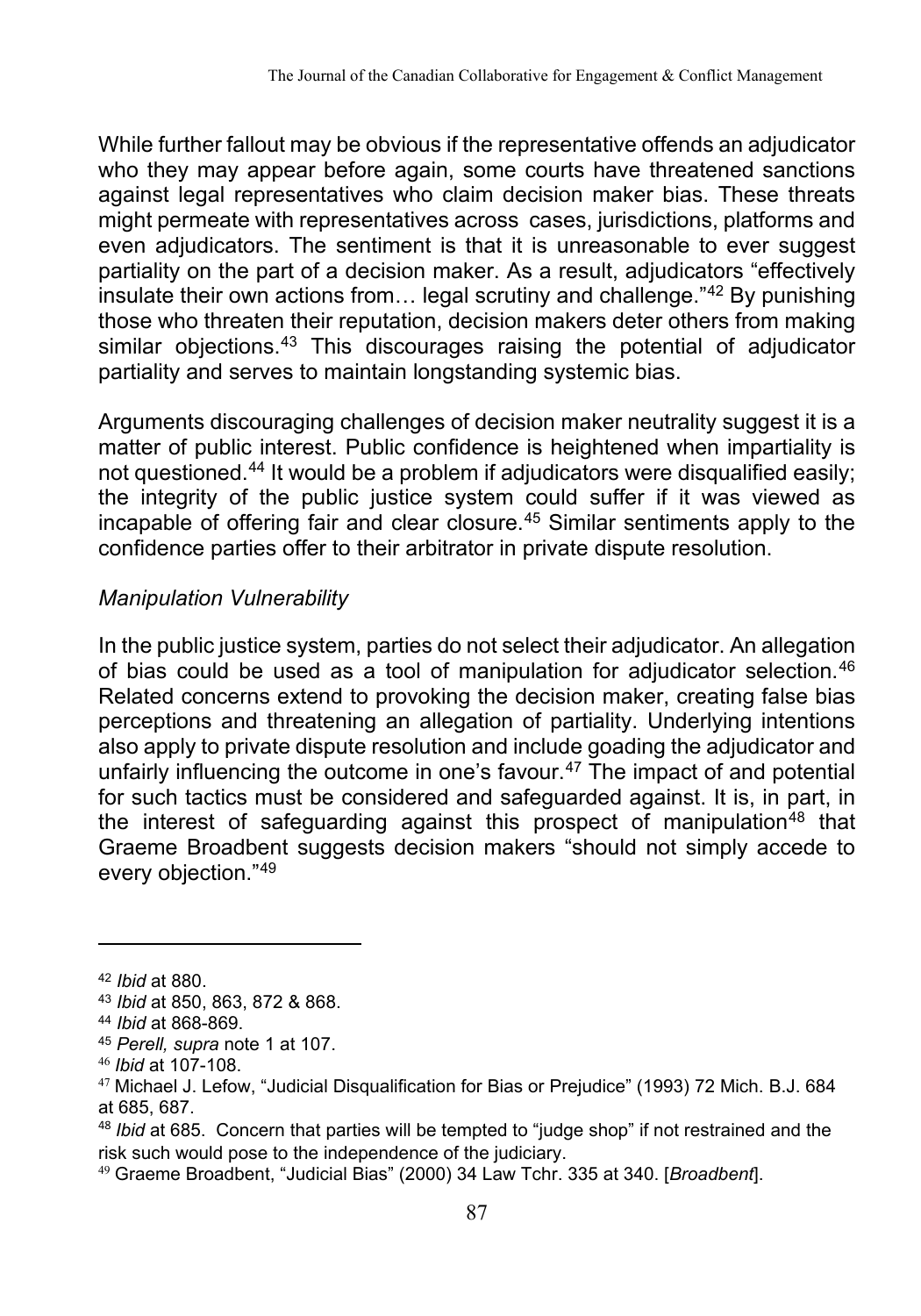Support of establishing a clearer path for raising legitimate partiality concerns comes with much apprehension about the opportunities such would also offer to enable a broad range of ulterior motives. Disingenuous allegations of adjudicator bias can create undue delays, the incurrence of unnecessary cost and provide unwarranted influence over the process that risks undermining both the integrity of such and the very purpose of the decision maker's involvement.

#### *Duty to Sit*

There have been occasions where Canadian courts have determined that a reasonable apprehension of adjudicator bias did not exist.<sup>50,51</sup> In support of this, Geoffrey Lester shares concern about the undue influence parties would have if they could too easily remove their decision maker. <sup>52</sup> Lester suggests that adjudicators have a "duty to sit where not disqualified."53 This indicates that justice would not be served if an adjudicator recused themselves due to unfounded bias allegations. However, many decision makers are inclined to recuse themselves at any suggestion that they may not be impartial. This is particularly the case if a concern is expressed at the outset of a proceeding or it otherwise becomes clear that the adjudicator's decision will be appealed regardless of what transpires.

The concept of having a *duty to sit* includes appreciation of the time and cost impact of switching adjudicators that extends to the burden granting meritless claims would place on others waiting to access the backlogged justice system, or arbitrators' full schedules.<sup>54</sup> Holding parties to the high threshold of proving a reasonable apprehension of bias may be especially warranted once resources (in a public justice system context) or costs (in a private dispute resolution context) have already been invested into the decision maker tasked with providing an outcome.

#### *Responsibility to Raise Partiality Concerns*

In *Blake v Blake*,*55* the Ontario Superior Court of Justice found that a lawyer intentionally did not bring a detrimental case to the judge's attention which was

<sup>50</sup> *Lester, supra* note 33 at 334-335.

<sup>51</sup> *Perell, supra* note 1 at 111.

<sup>52</sup> *Lester, supra* note 33 at 328.

<sup>53</sup> *Ibid* at 327.

<sup>54</sup> *Ibid*.

<sup>55</sup> 2019 ONSC 4062 (CanLII) [*Blake*].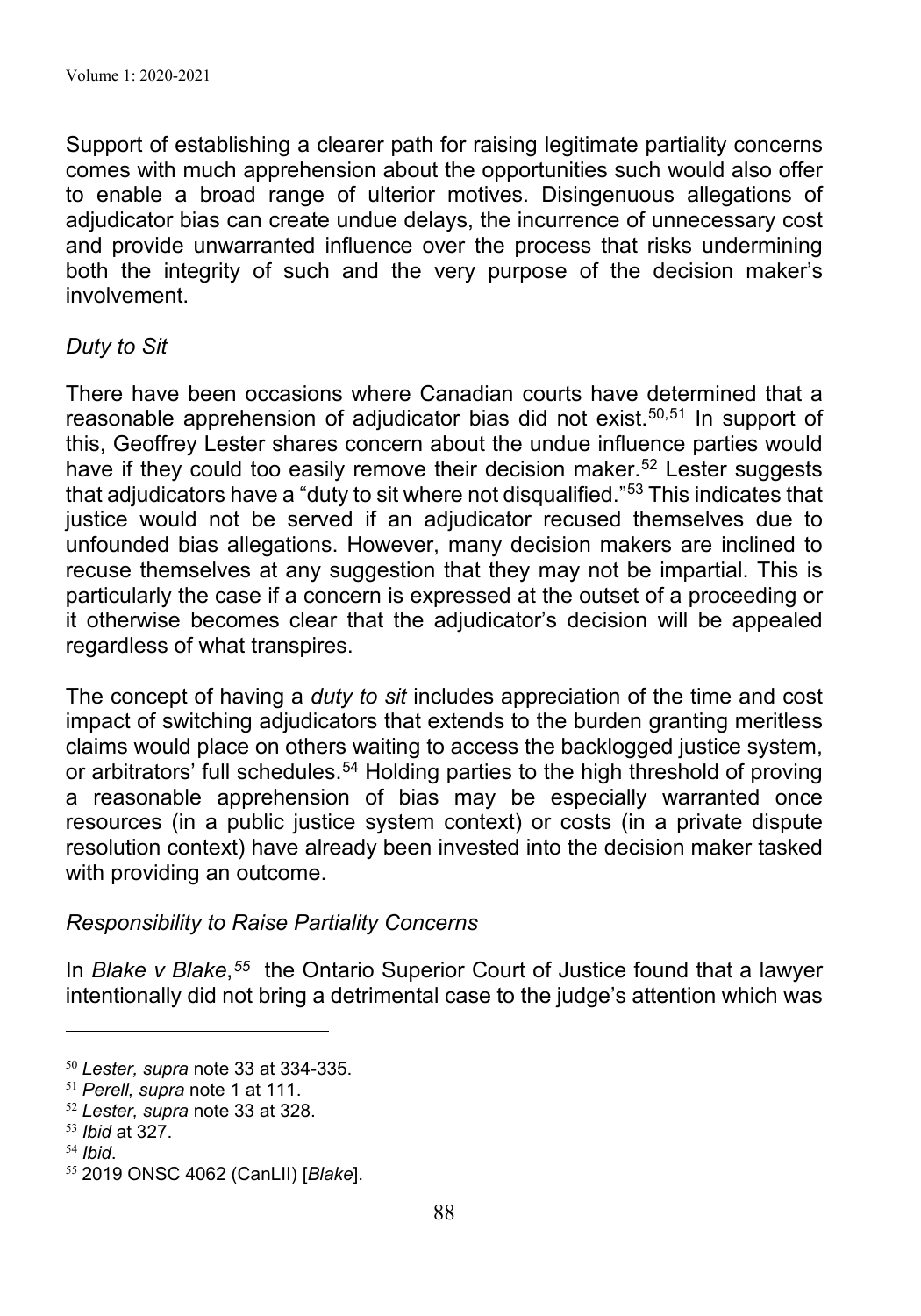featured in a blog of the lawyer's small firm. The lack of disclosure resulted in a finding of breach of duty of the lawyer and an award of costs against their client on a substantial indemnity basis.56 This highlights the professional obligations that lawyers have to share relevant information they are aware of.

The same principle could apply to disclosing information that forms an apprehension of adjudicator bias. Section 11(3) of the *Arbitration Act, 1991* and Rule 3.3.3 of the ADR Institute of Canada's Arbitration Rules require that an arbitrator disclose any knowledge they have around apprehensions of bias; however, a decision maker may not be aware of why one might perceive them to be partial. 57 Principles of natural justice, ethical obligations and a broad interpretation of Chapter 2 of the Law Society of Ontario's Rules of Professional Conduct concerning acting with integrity suggest legal representatives have a duty to raise legitimate concerns about adjudicator partiality.58,59

Apprehensions of bias must be raised promptly. Lester explains that "allegations of bias or suspicion of bias can be used … as an excuse for delay, or in an attempt to ensure that a decision is not reached."<sup>60</sup> This relates to the previously expressed concerns about manipulation. It is important for a legitimate partiality apprehension to be raised as soon as it is known, otherwise it could be viewed as having been waived $61$  or kept unexpressed inappropriately - for example, as grounds to appeal only in the event an unfavourable decision is rendered.

While the argument exists that "if the judge was in fact unaware of the circumstances giving rise to the reasonable apprehension, the danger is eliminated", $62$  it is important to ascertain if an adjudicator is aware of an issue. Neglecting to do so risks assumptions undermining both the reputation of the decision maker and the dispute resolution process overall.

<sup>56</sup> *Ibid* at 21-26, 36-37.

<sup>57</sup> *Lester, supra* note 33 at 345.

<sup>58</sup> Law Society of Ontario, *Rules of Professional Conduct*, Toronto: Law Society of Ontario, 2018, online: <https://lso.ca/about-lso/legislation-rules/rules-of-professional-conduct> [perma.cc/A5VC-A89Q].

<sup>59</sup> Rule 5.1-2(i), cited in *Blake*, speaks only to raising with the court any binding authority that is on point in respect of a case which is known and not mentioned by the other party.

<sup>60</sup> *Lester, supra* note 33 at 327.

<sup>61</sup> *Cooper, supra* note 7 at 688.

<sup>62</sup> *Lester, supra* note 33 at 341.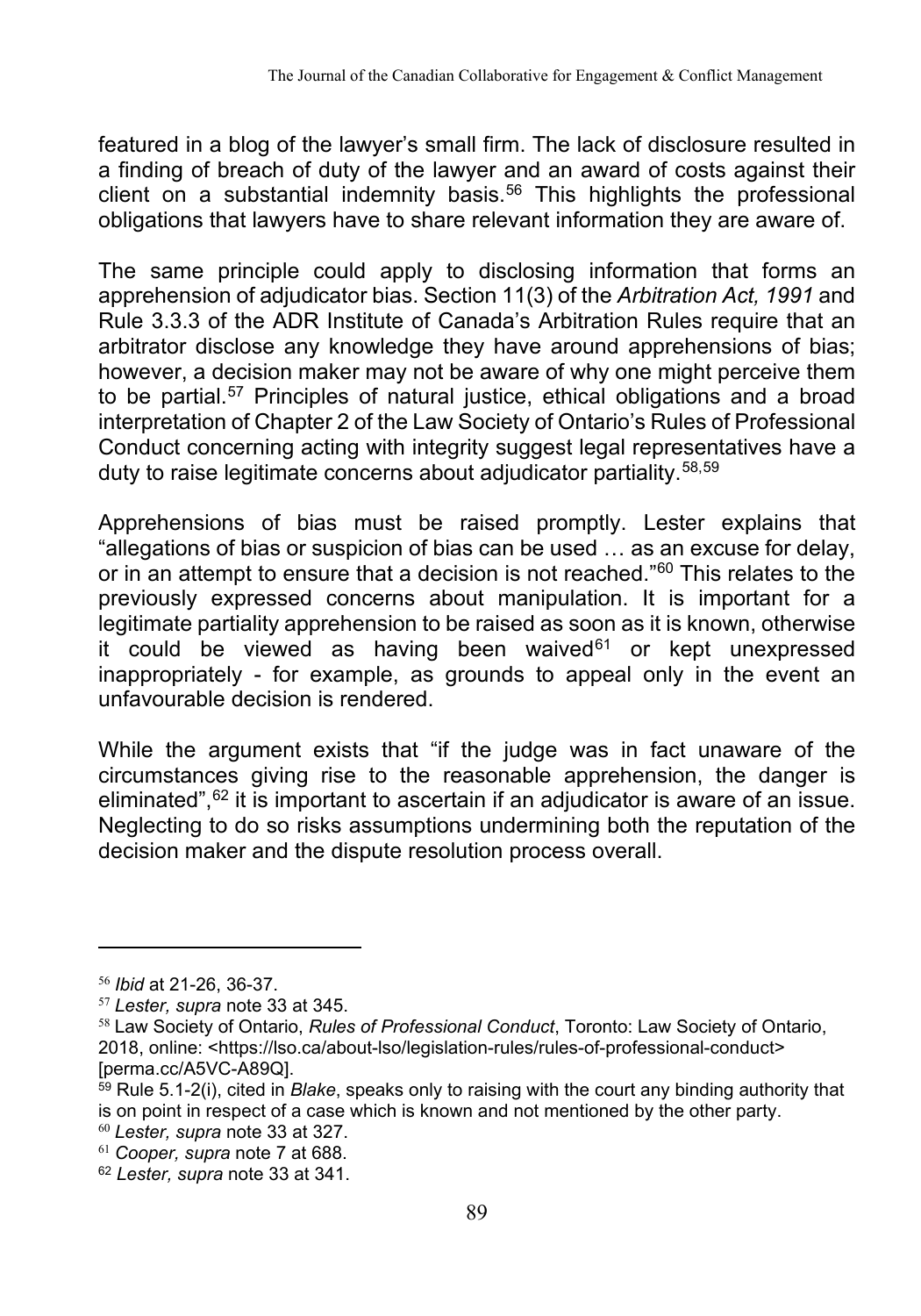To overcome the potential of negative consequences for both raising a bias concern and also for failing to do so, Tarkington suggests that it is "important that disqualification be separated from reputational harm – in the eyes of all involved."63 Doing so will align the contemplation of adjudicator bias with the public interest of preserving the perceived integrity of the dispute resolution process. Bias considerations raised would then not be viewed as reflective upon the particular adjudicator. So long as they are merited, concerns of bias should be raised without fear of repercussion.<sup>64</sup>

## **ADJUDICATOR CONDUCT AT HEARINGS**

*Each party, acting reasonably, is entitled to a sustained confidence in the independence of mind of those who are to sit in judgment on him and his affairs.65* 

As introduced earlier through sentiments expressed by the Right Honourable Lord Justice Robin Jacob, the way that a decision maker carries themselves can impact perceptions about their delivery of justice. "[G]iven the reality that litigation under an adversarial system is not a "tea party", a judge's impatience, annoyance, anger, sarcasm, derision, rudeness or sharp remarks,"66 Perell notes, are not usually sufficient to establish bias. Adjudicators are not required to be polite to maintain perceptions of their neutrality; however, their tone, body language and treatment of participants during a hearing can imply bias.  $67$  While the threshold for proving a reasonable apprehension of bias is high, decision makers should be cognizant of the cues they offer through their conduct and treat people with kindness and respect.

In Saskatchewan, Justice Danyliuk's response to an improperly filed consent order went viral as a result how the adjudicator chose to express "disappointment". <sup>68</sup> When it was revealed that a court clerk mistakenly rejected

<sup>63</sup> *Tarkington, supra* note 38 at 876.

<sup>64</sup> *Lester, supra* note 33 at 326.

<sup>65</sup> *Szilard v Szasz,* [1955] SCR 3 at 7. While this case pertained to private arbitration, the same principles apply to the public justice system, and across the gender spectrum. <sup>66</sup> *Perell, supra* note 1 at 111.

 $67$  Christine M. Venter, "The Case Against Oral Arguments" (2017) 14 Leg Communications & Rhetoric: JALWD 45 at 48-49. This research focuses on confirmation bias, including the notion that adjudicators decide cases based on written submissions and oral arguments either are without value or serve only to allow decision makers to confirm the decision that they have arrived at. Cues that may be taken as bias may not factor into deliberations. <sup>68</sup> Dan Zakreski, "'Fetch, Judgey! Get it boy!!!': Language in Sask. Queen's Bench ruling sends ripple through legal circles," CBC News, March 1, 2021, online: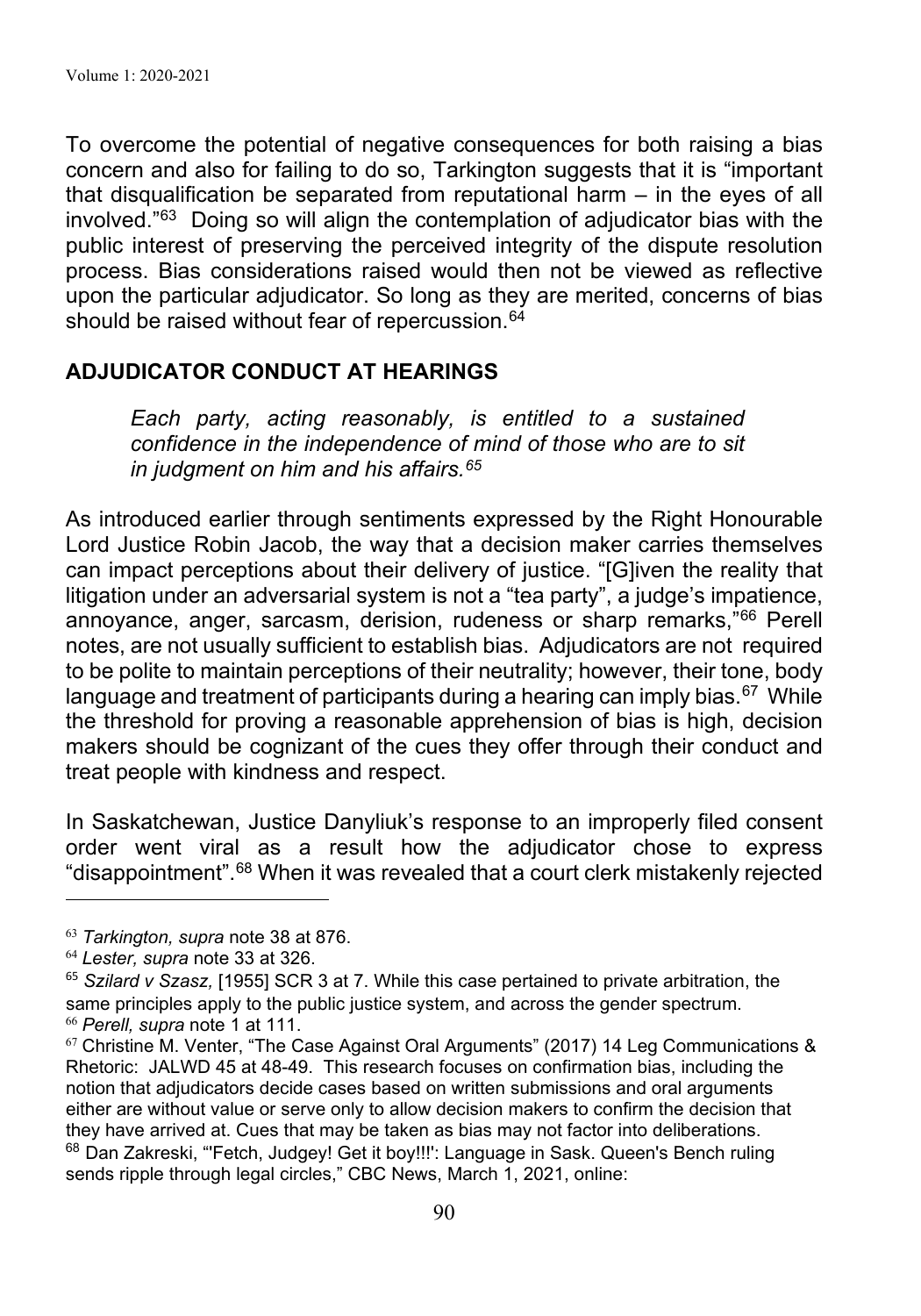additional submissions that would have offered context and clarify the situation, Danyliuk attempted to walk back criticism that damaged the lawyer's reputation:

*The wording of my initial fiat — while unintended to be harmful in any way and intended to soften my criticism with humour — has blown up in my face. As noted, I have known him for many years decades, in fact. He was my student in a class I taught in law school. He is highly capable counsel. He has appeared before me many times, doing high quality work. He enjoys an excellent reputation within the practicing bar and before this Court. I regard him as a valuable member of the profession. He is a very good lawyer and a great guy.69*

While the incident serves as a reminder of the reach and unpredictability of the Internet, one can wonder how the decision maker's subsequent endorsement of a party's legal representative would have been received in different circumstances. How would the connections mentioned have impacted perceptions of bias if disclosed at the outset of a hearing? Would it be reasonable to have concern about the lawyer-judge connection if prior interactions between the two were stated in this way by the decision maker? It certainly is not unheard of for such sentiments to create obstacles for the appointment of an arbitrator in a private dispute resolution setting.

## *Pre-Existing Knowledge*

In the Supreme Court of Canada case of *R. v S. (R.D.)*, <sup>70</sup> a youth court judge drew upon their own general knowledge of "the well-known racial tension in the local area and police behaviour"71 while coming to a decision that was appealed. Despite this general knowledge falling beyond the particular

<sup>&</sup>lt;https://www.cbc.ca/news/canada/saskatoon/language-queens-bench-ruling-ripples-legalcircles-1.5931836. [perma.cc/X7M6-2VFY]. I question the purpose of this approach. What was being accomplished? The judge was not auditioning for a role alongside Judge Judy. Courts of law are not comedy clubs. The adjudicator may not appreciate all the representative is facing - resorting to embarrassment only stands in the way of empathy.

 $69$  Courts of Saskatchewan, "A fiat ruling worth reading, issued March 4, 2021" (5 March 2021 at 10:22am), online: *Twitter* <https://twitter.com/SKCourts/status/1367858023230701569>, [perma.cc/9WKZ-DWPX], "Saskatoon judge apologizes to lawyer for colourful language in note from the bench," CBC News, March 5, 2021, online:

<sup>&</sup>lt;https://www.cbc.ca/news/canada/saskatoon/saskatoon-judge-apologizes-viral-ruling-1.5938310> [perma.cc/5V73-37SJ].

<sup>70</sup> [1997] 3 SCR 484 (CanLII).

<sup>71</sup> *Groves, supra* note 8 at 511.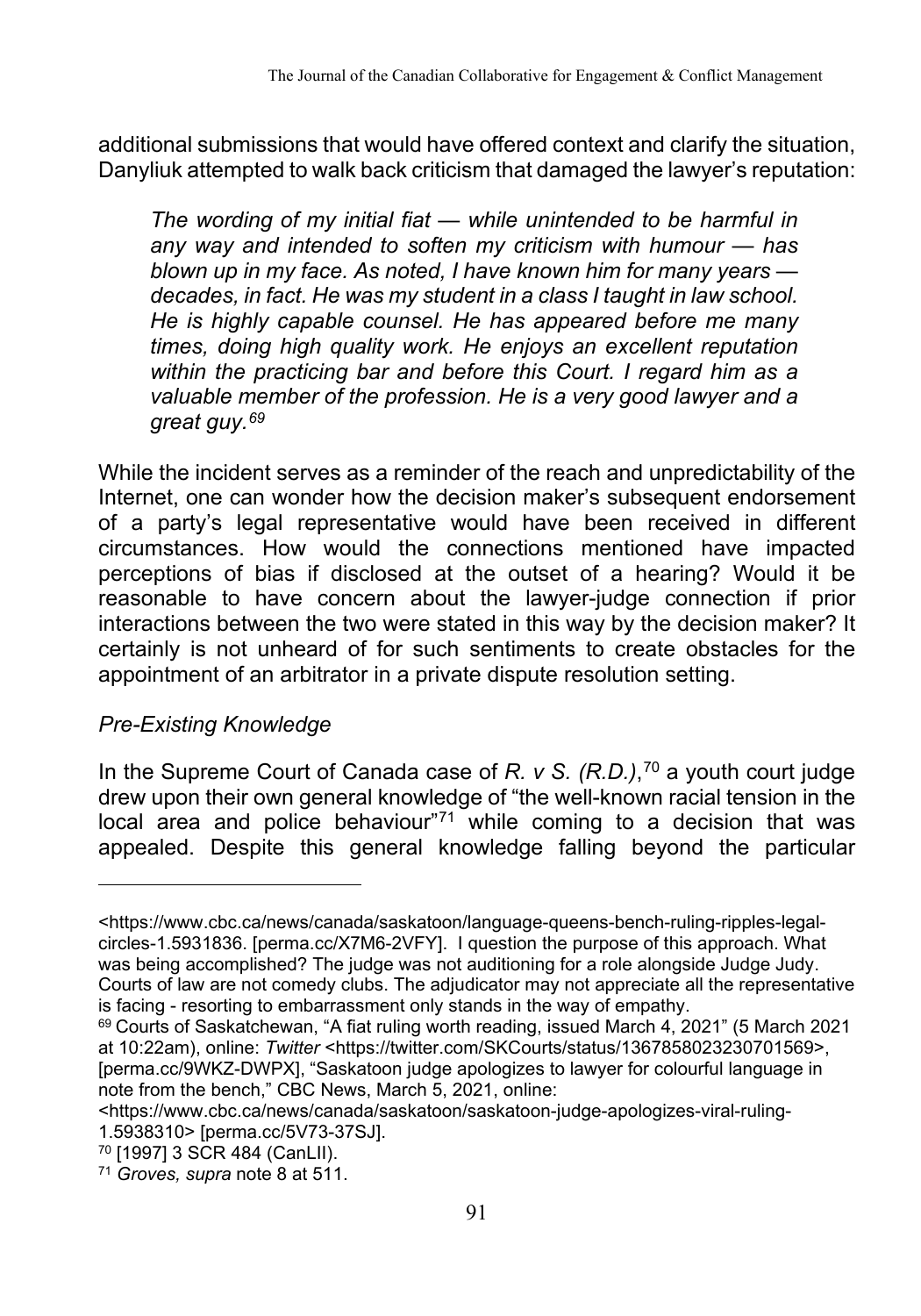circumstances and facts of the case, the Supreme Court determined that it was not pre-judgment, as alleged,<sup>72</sup> and that "experiences and associated preconceptions… were an entirely permissible influence."73

Lester supports this, stating that "[t]he requirement for neutrality does not require judges to discount the very life experiences that may so well qualify them to preside over disputes."74 As with subject matter expertise and empathy, traits that make a capable decision maker also risk introducing grounds for bias allegations.

## **ADJUDICATOR CONDUCT BEYOND HEARINGS**

*Justice is portrayed as blind not because she ignores the facts and circumstances of individual cases but because she shuts her eyes to all considerations extraneous to the particular case.75*

Bias perceptions can be formed as a result of prior or existing professional relationships between the adjudicator and those who come before them including legal representatives whom an adjudicator knows and regularly interacts with, as demonstrated by Danyliuk's comments. Matthew Groves acknowledges, however, that life beyond the bench can justify an adjudicator's connections and relations. <sup>76</sup> When adjudication is one of several roles that a decision maker fulfills professionally, reasonable cause for concern may be reduced through the expansion of plausible reasons for an adjudicator's connections unrelated to a case at hand. Consideration must be given to the motive for and purpose of such associations and interactions - including if they directly influence deliberations of the decision maker in any particular case.

In *Hunt v The Owners, Strata Plan LMS 2556*, <sup>77</sup> private communications between one party's lawyer and the arbitrator served to set aside the arbitrator's decision due to bias perceptions. The British Columbia Court of Appeal acknowledged that such professional relationships are not unheard of and, "[i]n such context, the legal professionals involved must be especially

<sup>72</sup> *Perell, supra* note 1 at 103.

<sup>73</sup> *Groves, supra* note 8 at 511.

<sup>74</sup> *Lester, supra* note 33 at 329.

<sup>75</sup> *Broadbent, supra* note 49 at 337. Quoting the Court in *Locabail (UK) Ltd. v Bayfield Properties [2000] 1 All E R 65 at 69.*

<sup>76</sup> *Groves, supra* note 8 at 501.

<sup>77</sup> 2018 BCCA 159.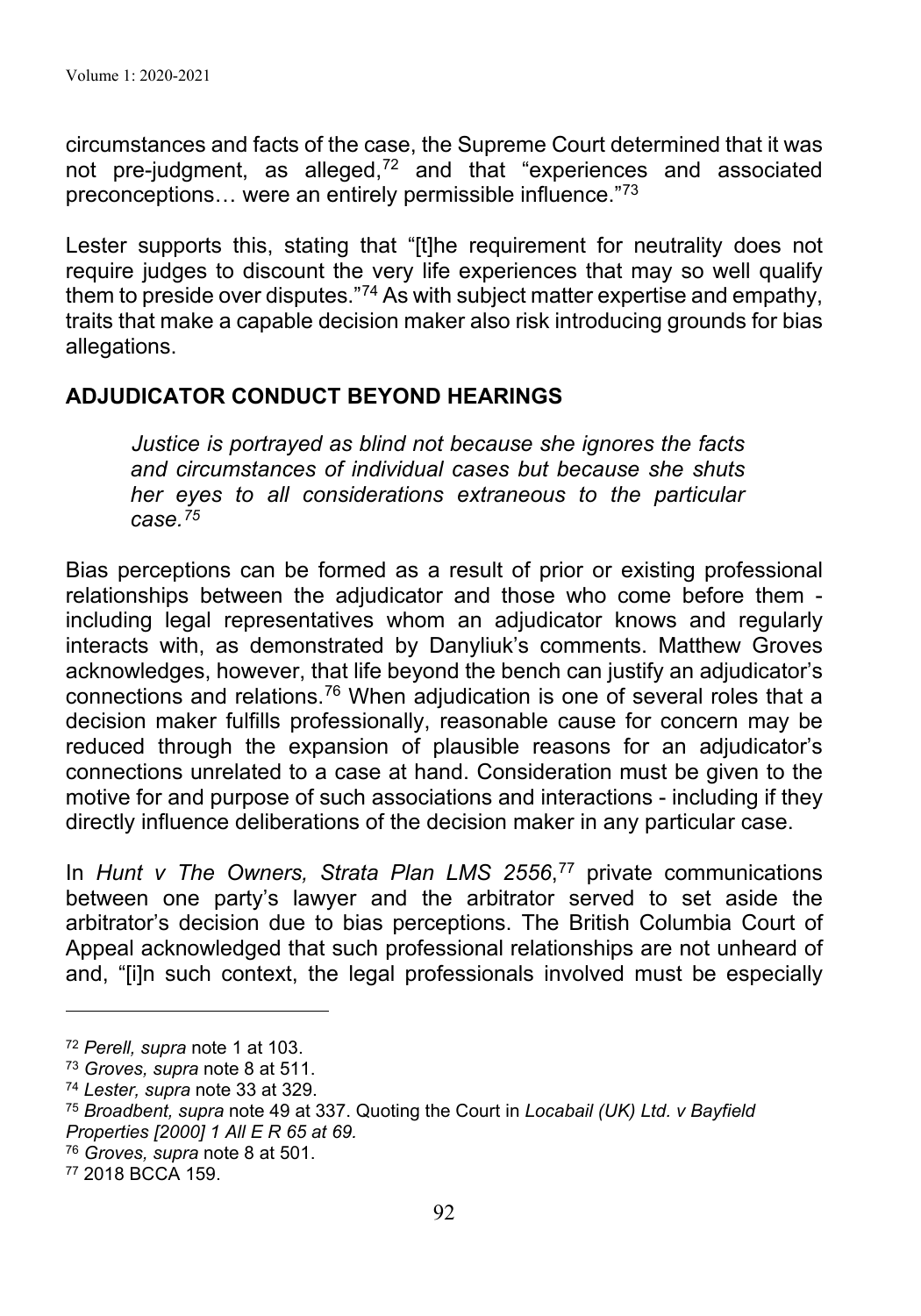vigilant to maintain appropriate professional distance in order to properly perform their roles."78 Personal relationships play a role as well. This includes those whom decision makers socialize with  $-\frac{1}{2}$  sentiment captured in a lyric of the aforementioned Drake, as he boasts "I did brunch with the judge we appearin' before"79 to imply that a prior interaction with an adjudicator would garner favour.

Practically, the timing of an interaction and nature thereof makes a difference. A decision maker discussing an active case privately with one party's legal representative or having a close personal relationship with a party appearing before them is entirely inappropriate; yet, there may be nothing untoward about an adjudicator and legal representative sharing a meal or otherwise encountering one another before they become involved in the same case together. Otherwise, a claim of bias apprehension could be made if a legal representative previously appeared before a particular decision maker or if they both have subject matter expertise and related experience in overlapping circles.

Robert F. Reid considered the notion of appropriate professional distance, questioning the extent of contact beyond a hearing that tribunals should have with those who come before them. There may be a need to temporarily distance relationships during a hearing to avoid appearing biased.<sup>80</sup> "This overriding need for neutrality, in appearance as well as in fact, dictates a standard requiring freedom from even the appearance of bias."81 This consideration gets complicated when hearings take place on an asynchronous basis, are available for the public to access online or otherwise when keeping appropriate distance requires more than the decision maker not sharing an elevator ride with a party before them as they go for lunch.

Adjudicators who are aware of circumstances that may give rise to perceptions of bias can refuse a case or raise concerns with parties prior to becoming involved. Where circumstances warrant, with private arbitration especially, it could be acceptable for parties to waive potential conflict concerns and pass on the prospect of alleging bias.<sup>82</sup> "[D]isclosure should be made only if the judge

<sup>78</sup> *Ibid* at 137.

<sup>79</sup> Drake feat. Rick Ross. "Lemon Pepper Freestyle," *Scary Hours 2*. March 9, 2021 at 02:44.

<sup>80</sup> Robert F. Reid, "Bias and the Tribunals" (1970) 20 U. Toronto L.J. 119 at 119 (footnote #3). <sup>81</sup> *Ibid* at 121.

 $82$  In an administrative tribunal context, this practice risks being perceived to offer parties a role in adjudicator selection. This approach applies more to private adjudicative processes.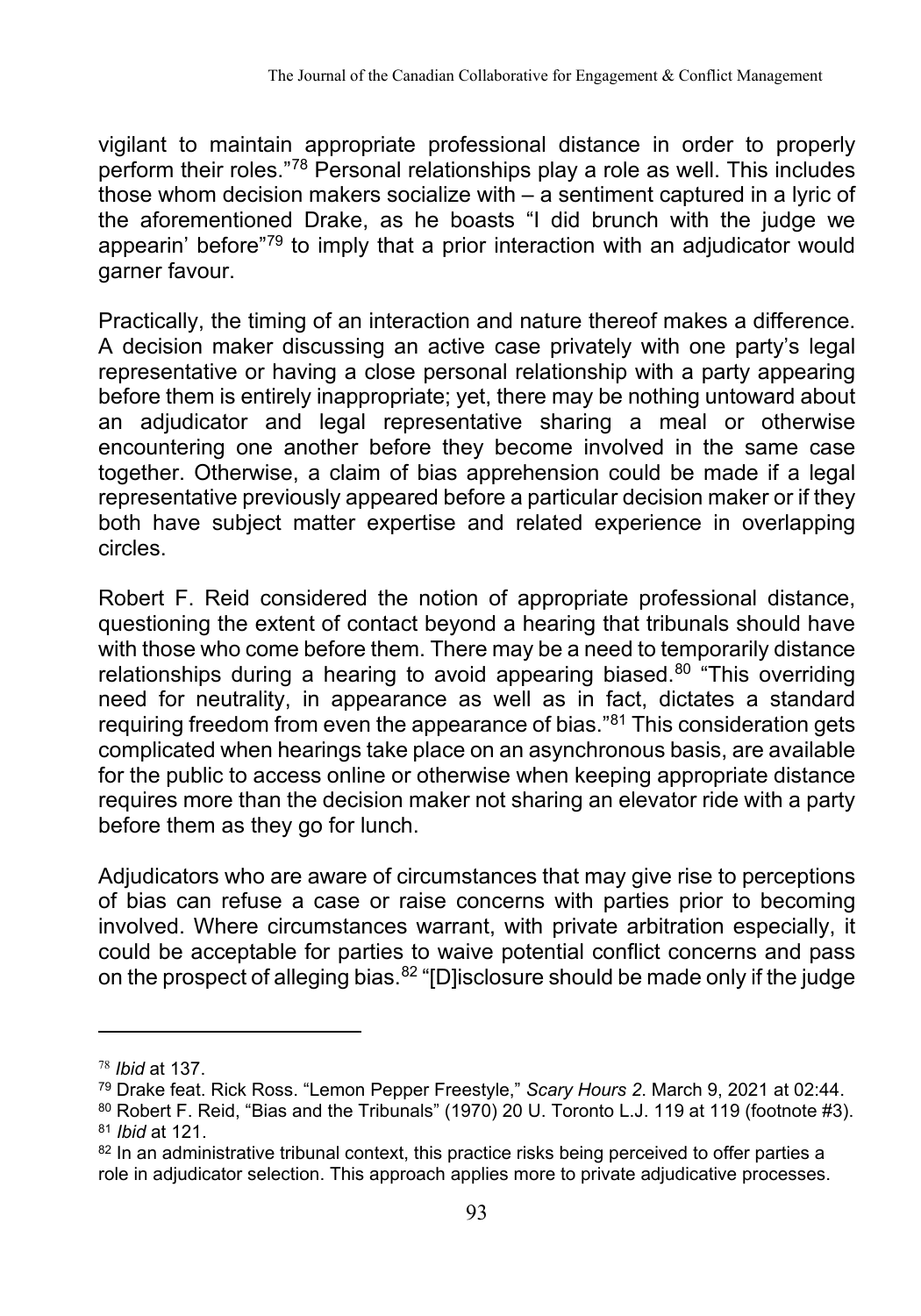thinks waiver is possible."83 An adjudicator need not provide a detailed explanation as to why they are not taking on a case. In the public justice context, parties may not even be aware that another adjudicator was ever considered.

Broadbent considered the notion of judicial bias extending beyond the adjudicator themselves, through what is described as *chains of connection* surrounding those with whom a decision maker is linked. 84 The extent and nature of such chains should be kept reasonable to avoid a sentiment of "[m]y best friend's sister's boyfriend's brother's girlfriend heard from this guy who knows this kid who's going with a girl…"85 from going too far in this respect.

It is important to remember that the "expansion of the media has meant greater publicity for, and public scrutiny of, judicial activities both on and *off* the bench."86 These considerations expand how perceptions of bias, pre-judgment and conflict can be formed, giving rise for a need to safeguard against leaving decision makers vulnerable to complications surrounding unreasonable bias apprehensions and clarify the types of connections that are appropriate in this age of greater transparency.

Consideration of an adjudicator's relationships are further complicated when one looks online. Susan Nauss Exon found that "the mere fact that a judge maintains a social connection does not create a conflict of interest because many reasons exist for a judge to participate in social media."<sup>87</sup> Yet, Exon notes that "judges "friending" lawyers on social media… could project an appearance that the lawyer in some way may influence the judge."<sup>88</sup> Guidelines that suggest decision makers should participate on social media in a more reserved manner than the general public are sensible in this respect. <sup>89</sup> I suggest this is especially the case on platforms that exist to facilitate personal, rather than professional, relationships – such as Facebook as compared to LinkedIn.

<sup>83</sup> *Lester, supra* note 33 at 337.

<sup>84</sup> *Broadbent, supra* note 49 at 336.

<sup>85</sup> *Ferris Bueller's Day Off*. Dir. John Hughes. Paramount Pictures, 1986. Film at 06:18. This exaggerates looking into chains of connection with unreasonable apprehensions of bias. As implied in the film, such may distort reality.

<sup>86</sup> *Broadbent, supra* note 49 at 336 [emphasis added].

<sup>87</sup> Susan Nauss Exon, "Ethics and Online Dispute Resolution: From Evolution to Revolution" (2017) 32 Ohio St. J. on Disp. Resol. 609 at 641. [*Exon*].

<sup>88</sup> *Ibid*. 89 *Ibid*.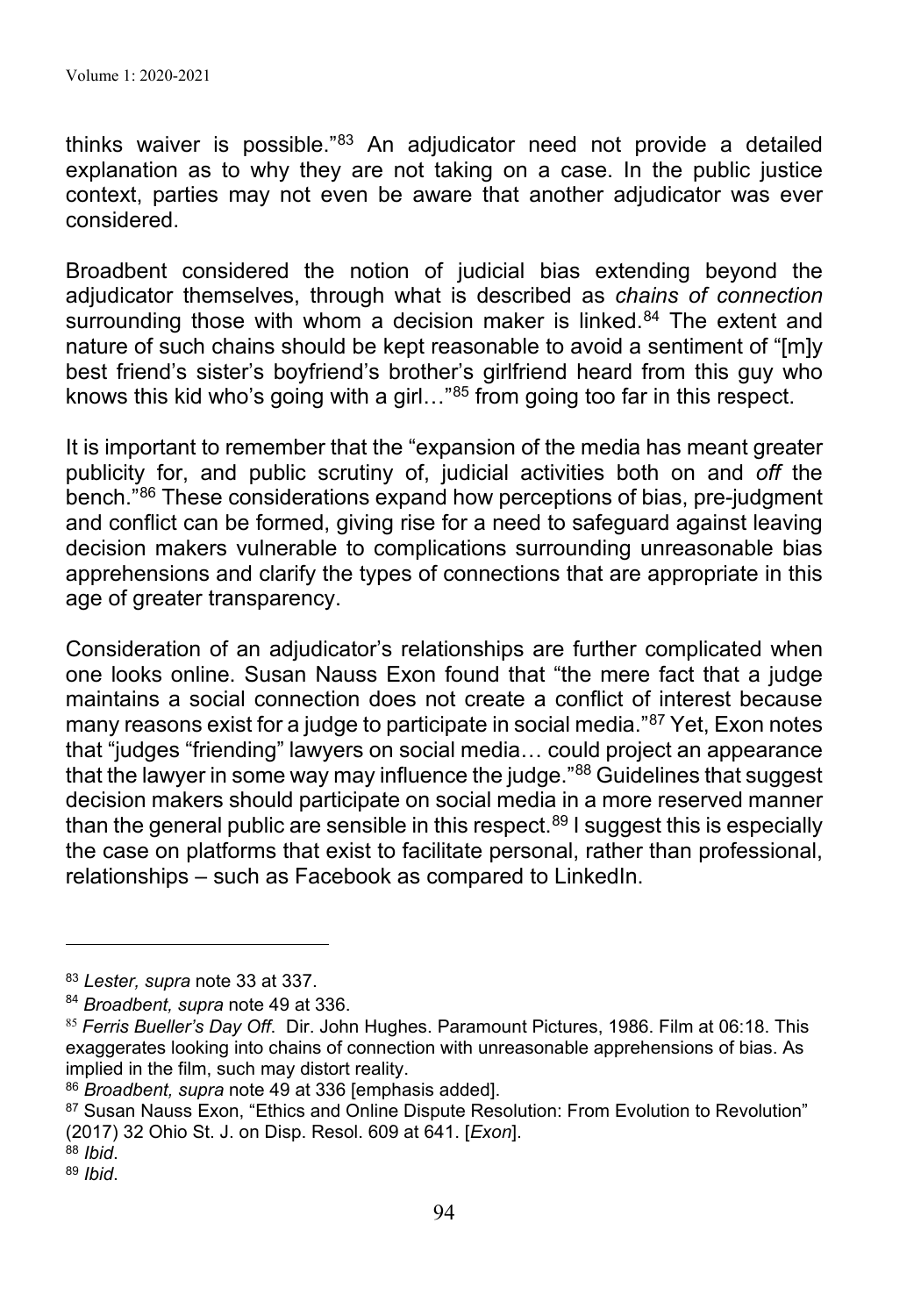Interactions on social media alone, however, are usually not enough to create a reasonable apprehension of bias. In the case of *Toronto Standard Condominium Corporation No. 1466 v. Weinstein*, the Ontario Superior Court of Justice found that an arbitrator liking tweets circulated by a law firm appearing before them did not suffice to constitute bias. The court agreed with the arbitrator that "merely having online connections or making comments on social media, do not imply the level of relationship enough to imply bias."<sup>90</sup> The breadth of an adjudicator's social media connections may also be a factor. Consider the perception that could be formed if a lawyer appearing before an adjudicator is one of only twenty connections as compared to one of a thousand connections the adjudicator has on a social media platform.

There is good reason for a decision maker to be more reserved on social media than an ordinary user.91 However, their role as an adjudicator does not ordinarily warrant preventing the decision maker from having an online presence at all. Former Dean of Osgoode Hall Law School, Justice Lorne Sossin, has demonstrated this by continuing to be active on Twitter after ascending to the bench. 92

## *Subject Matter Expertise*

There can be great benefit in involving an arbitrator who specializes in the area of law applicable to the dispute.<sup>93,94</sup> An advantage of administrative tribunals – with a more focused jurisdiction than the courts – is the benefit of adjudicators offering subject matter expertise. Yet, such expertise can also complicate considerations of partiality. If a decision maker expresses views about issues related to their area of knowledge, they risk the formation of perceptions that they will pre-judge cases involving those issues.<sup>95</sup>

Meierhenry notes that "[d]isqualification based on an adjudicator's prejudgment usually hinges upon a public statement or expressed opinion."96 Yet, Broadbent expresses that "[i]t would be unfortunate if the judgment were to inhibit valuable judicial contributions to debates on matters of law and policy."97

 $90$  2021 ONSC 1306 (CanLII) at 25.

<sup>91</sup> *Exon, supra* note 87 at 643.

 $92$  https://twitter.com/lornesossin (@lornesossin) [perma.cc/XU3G-XQYF].

<sup>93</sup> *Broadbent, supra* note 49 at 344.

 $94$  Subject matter expertise can extend beyond the practice of law in a particular field.

<sup>95</sup> *Broadbent, supra* note 49 at 343-344.

<sup>96</sup> *Meierhenry, supra* note 35 at 555.

<sup>97</sup> *Broadbent, supra* note 49 at 344.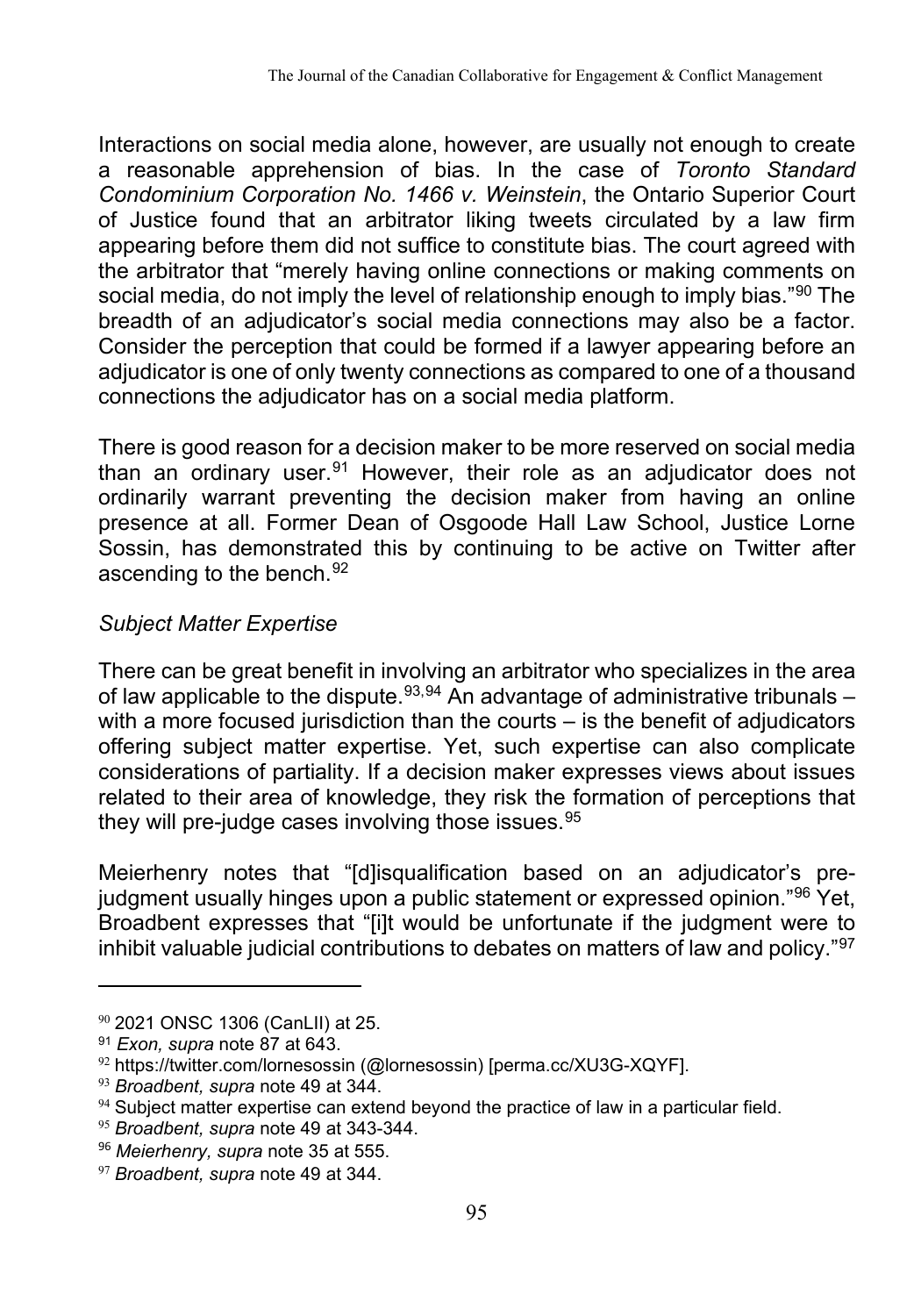Accordingly, decision makers should be free to share their valuable insights and expertise by speaking at conferences and contributing articles of interest to their field without being accused of bias for having views. This embraces the same sentiment as that related to social media activity in terms of judicial contributions being appropriately guarded; yet, supports the notion that adjudicators should not be prevented from participating at all. Decision makers keeping opinions to themselves would not stop them from having related bias in any event. Thus, in addition to enlightening their audience, judicial and quasijudicial participation in debates and presentations offers greater transparency.

The solution to concerns of adjudicator bias is not for decision makers to just keep their opinions to themselves. Still, a decision maker should be guarded in their commentary. While contributions of this nature help establish one as an expert in their field and lend support to confirming capability and qualification, adjudicators have good reason to exercise caution. Especially while actively adjudicating, adjudicators must give thought to how they present their views so as not to give off the impression that they have a closed mind. 98,99

Ultimately, an adjudicator is unlikely to be disqualified for having rendered prior decisions or public opinions on similar matters to those which are before them.100 A decision maker is not expected to be a *tabula rasa*. 101 Such would be indicative of a "lack of qualification, not lack of bias."<sup>102</sup> An adjudicator can possess thoughts and understanding; they must be open to persuasion by the facts, the law and the arguments made in the case at hand. $^{103}$ 

Subject matter expertise, particularly coupled with the notion of *active adjudication*, <sup>104</sup> can promote adjudicator empathy. This supports decision

<sup>98</sup> *Ibid* at 343-344.

 $99$  There is a distinction between commentary shared prior to an adjudicator being empowered to impose a decision and that expressed while sitting as the decision maker of an issue.

<sup>100</sup> *Cooper, supra* note 7 at 677.

<sup>101</sup> *Meierhenry, supra* note 35 at 556. Quoting the Court in *Laird v Tatum, 408 (1972) U.S. 1 at 835.* An adjudicator should not be a "blank slate", they should be qualified to decide the case.

<sup>102</sup> *Ibid.*

<sup>103</sup> *Ibid* at 557.

<sup>104</sup> Michelle Flaherty, "Best Practices in Active Adjudication" *Ottawa Faculty of Law Working Paper Series* No. 2015-23 (July 17, 2015), online: https://ssrn.com/abstract=2631175. The concept of offering active adjudication in a more inquisitorial form of hearing includes applying the knowledge adjudicators have to each case before them. This could help address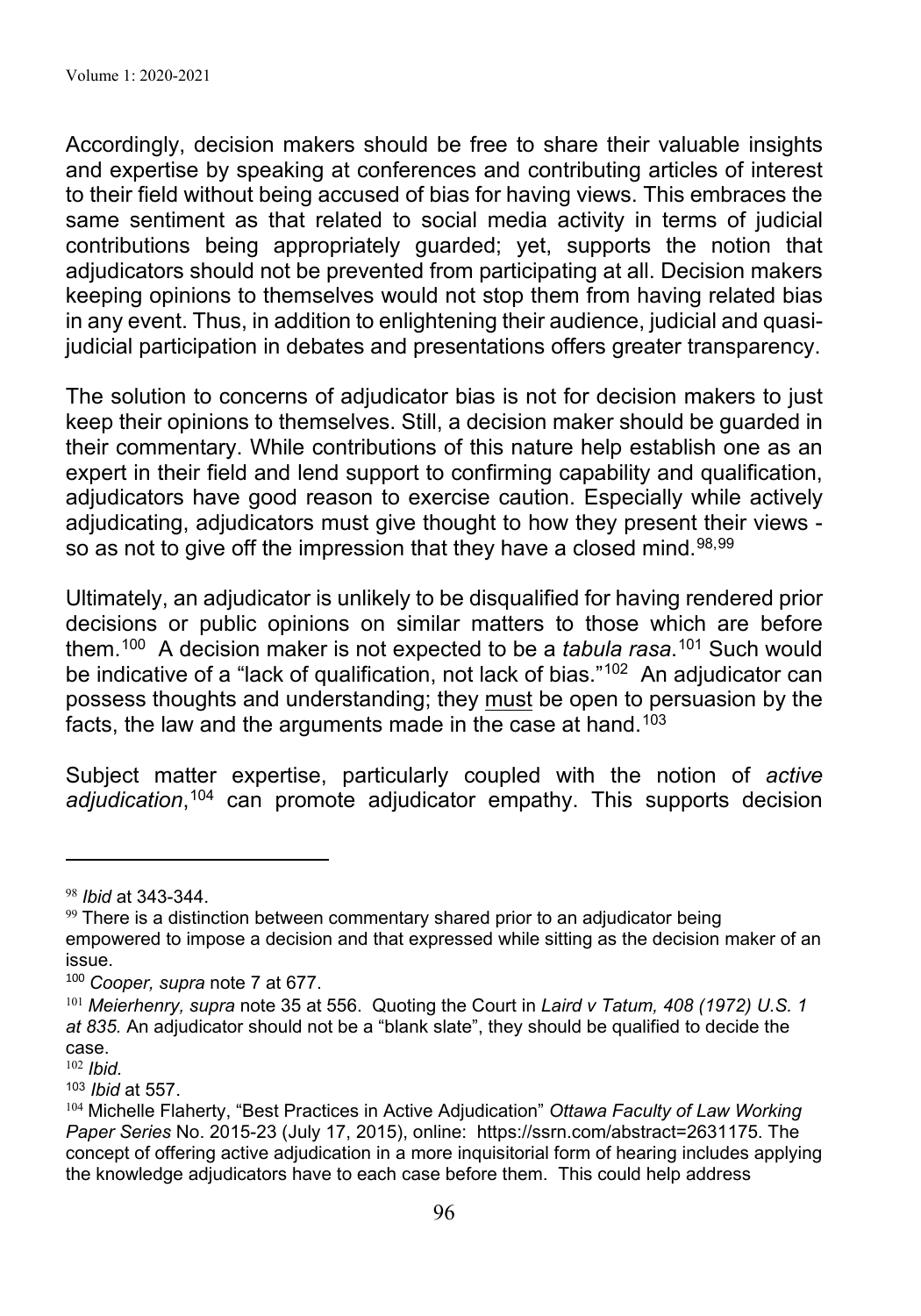makers being inquisitorial, to allow for a fair proceeding and just result. The adjudicator's subject matter expertise may combat biases that emerge when there is a lack of understanding, pertaining to procedure and otherwise, in support of justice and fairness.

## **A SUPREME COURT VIEW**

For context surrounding the threshold of what constitutes a reasonable apprehension of decision maker bias, the prior involvement of an adjudicator in a matter before them was addressed by the Supreme Court of Canada in *Wewaykum Indian Band v Canada*.*<sup>105</sup>*,106,107

An apprehension of bias allegation was made as Justice Binnie was involved in claims before the Supreme Court prior to sitting at the nation's highest court. When assessed, the prior involvement was considered to be "supervisory and administrative and insufficient to cause a reasonable person to have an apprehension of bias."108 Justice Binnie did not recall being previously involved in the matter and this "was accepted as a relevant factor in determining whether a reasonable person would conclude that the adjudicator had a conscious or unconscious bias."<sup>109</sup>

If a decision maker's direct prior involvement in a matter did not suffice to create a reasonable apprehension of bias, it would seem a stretch for an adjudicator having common circles, engaging in social interactions, also earning their living through other endeavours, speaking at conferences or being present on social media – unrelated to a case – to constitute such. This is not to disregard legitimate concerns about apprehension of bias, it serves to clarify that a high threshold must be met for an apprehension of bias to be reasonable. So long as a decision maker is cognizant of these considerations and conducts themselves fittingly, they are likely capable of behaving appropriately.

potential systemic bias, such as that which ties a party's chances of success to the amount of legal costs they can afford to spend on their case.

 $105$  2003 SCC 45.

 $106$  In this spirit of this paper, I feel inclined to disclose that my undergraduate studies at Trinity College overlapped those of Justice Binnie's daughter, Allie. While we had *chains of connection* and attended the same social gatherings in the mid-1990's, in no way do I feel that this impacts how I have presented the cited case or influenced my research deliberations in the course of writing this paper. Any suggestion that this connection would have done so offers what I consider to be an example of an unreasonable apprehension of bias.

<sup>107</sup> *Wewaykum Indian Band v Canada*, 2002 SCC 79*.*

<sup>108</sup> *Perell, supra* note 1 at 115. <sup>109</sup> *Ibid*.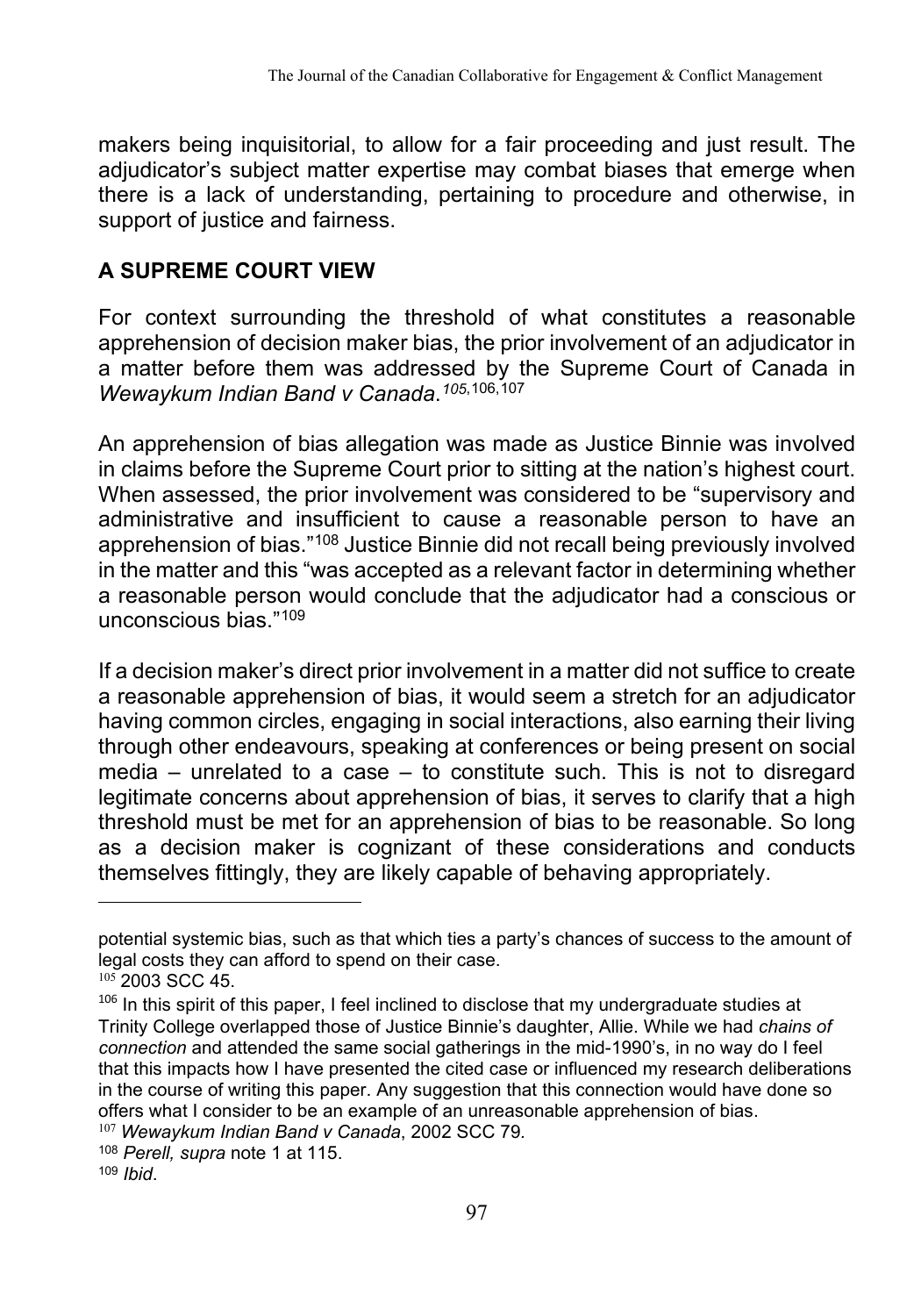#### **CONCLUSION**

*[T]he point at which desirable experience becomes unacceptable baggage remains unsettled.110* 

While the threshold to prove a reasonable apprehension of bias is high, decision makers are wise to be aware of the potential impact of their actions during and beyond hearings, both in-person and online, to preserve and promote perceptions of justice being done. It is important to recognize the impact of social media and that the reach of the Internet can give rise to perceptions of adjudicator bias. Decision makers must manage these contemporary considerations and maintain appropriate distance in the course of hearing, deliberating upon and deciding a case. This is not to suggest that adjudicators are not allowed to give presentations, write articles, maintain a social media presence or have lunch. It means that they must participate in such activities on a more quarded basis than those who are not involved in decision-making, aware of how such may impact perceptions of partiality. To that end, timing is crucial.

Decision makers should be less sensitive to receiving legitimate expressions of concern surrounding their partiality than many have been historically. Particularly as it can be considered a duty of a legal representative to raise any apprehension of bias that they are aware of, the mere act of expressing a concern should not be considered forbidden or to automatically come with risk of repercussion. It should not be considered to be a poor reflection on a decision maker for an apprehension to be raised – allowing for legitimate concerns to be considered maintains the integrity of dispute resolution processes and the decision makers governing them.

The challenge of addressing the historical stigma of expressing a concern of adjudicator partiality is that it comes with greater opportunities for manipulation. False claims of decision maker bias can be made in bad faith, in a number of ways, and serve to both stand in the way of justice for the case at hand and threaten the integrity of the entire dispute resolution process generally – frustrating endeavours to correct systemic bias and preventing the offering of a fair process to all. Still, it must be remembered that a high threshold exists to actually constitute a reasonable apprehension of bias.

<sup>110</sup> *Groves, supra* note 8 at 510.